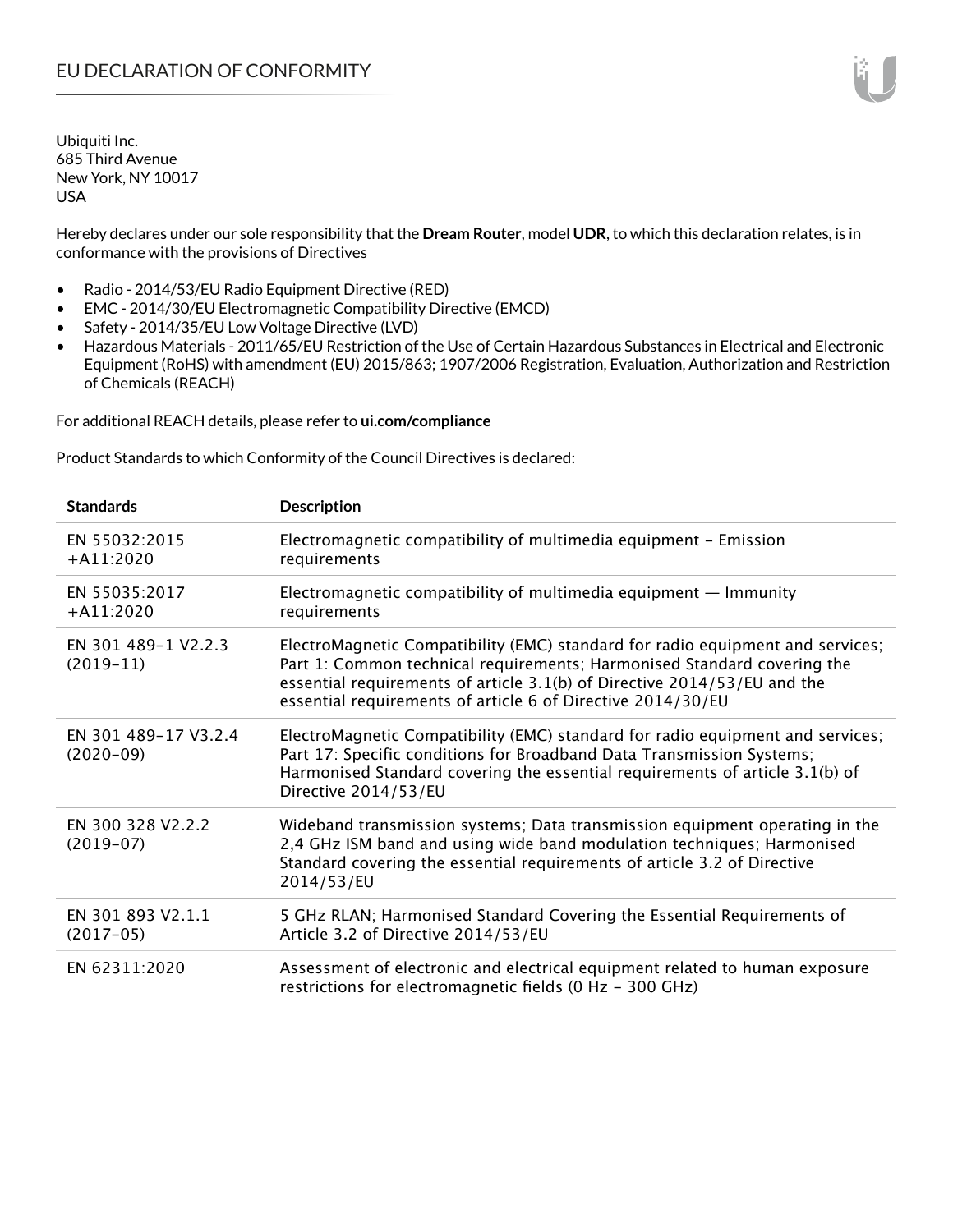| <b>Standards</b>            | <b>Description</b>                                                                               |
|-----------------------------|--------------------------------------------------------------------------------------------------|
| EN 62368-1<br>2014+A11:2017 | Audio/video, information and communication technology equipment – Part 1:<br>Safety requirements |
| <b>CE Marking</b>           |                                                                                                  |

Mark Feil<br>Mark Feil

Compliance Manager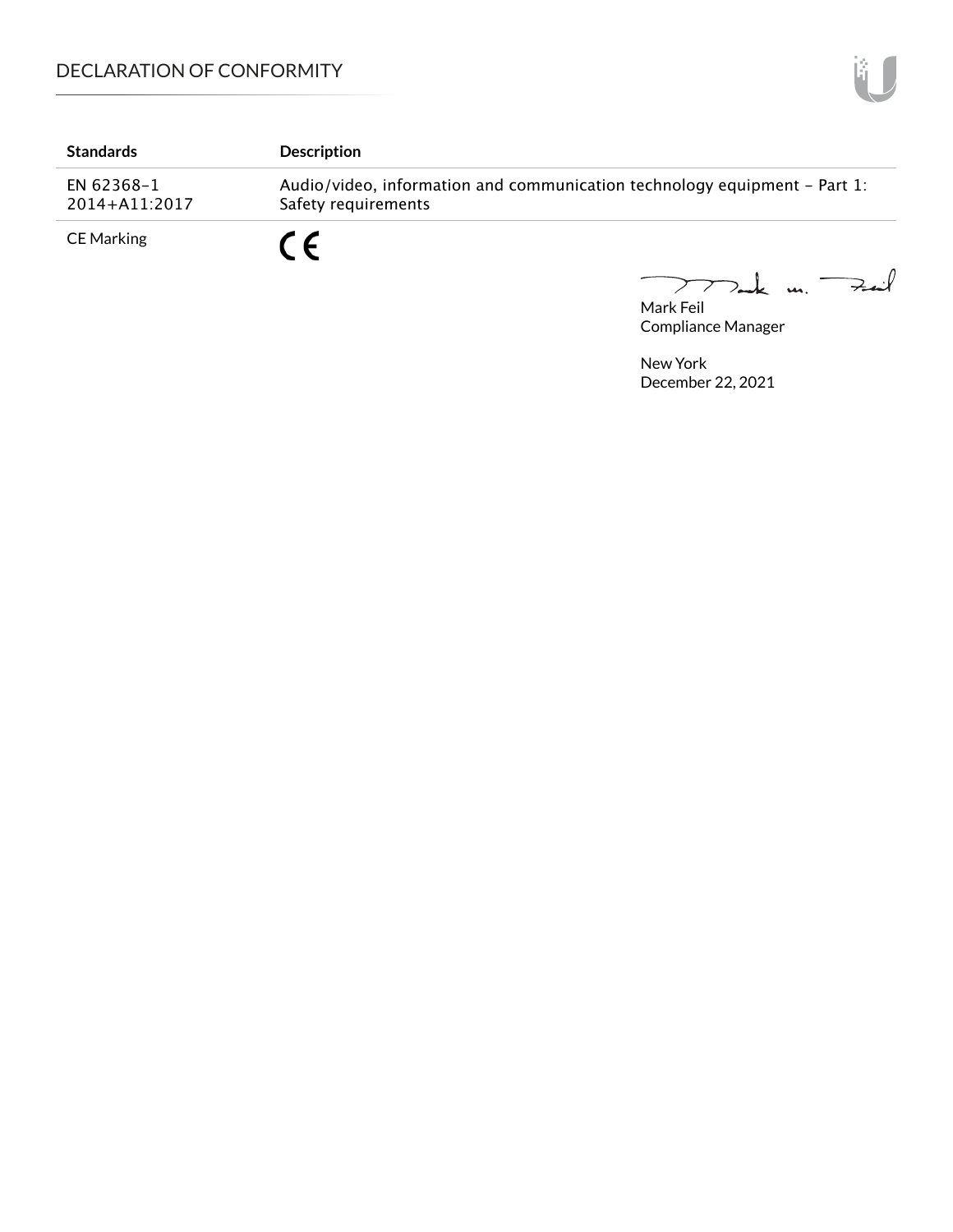## **UDR**

#### **български** [Bulgarian]

С настоящото Ubiquiti декларира, че това устройство UDR е в съответствие със съществените изисквания и други приложими разпоредби на Директиви 2014/53/EC, 2014/30/ЕС, 2014/35/ЕС.

#### **Hrvatski** [Croatian]

Ubiquiti ovim putem izjavljuje da je ovaj uređaj UDR sukladan osnovnim zahtjevima i ostalim bitnim odredbama Direktiva 2014/53/EU, 2014/30/EU, 2014/35/EU.

### **Čeština** [Czech]

Ubiquiti tímto prohlašuje, že toto UDR zařízení, je ve shodě se základními požadavky a dalšími příslušnými ustanoveními směrnic 2014/53/EU, 2014/30/EU, 2014/35/EU.

#### **Dansk** [Danish]

Hermed, Ubiquiti, erklærer at denne UDR enhed, er i overensstemmelse med de væsentlige krav og øvrige relevante krav i direktiver 2014/53/EU, 2014/30/EU, 2014/35/EU.

### **Nederlands** [Dutch]

Hierbij verklaart Ubiquiti, dat deze UDR apparaat, in overeenstemming is met de essentiële eisen en de andere relevante bepalingen van richtlijnen 2014/53/EU, 2014/30/EU, 2014/35/EU.

#### **English**

Hereby, Ubiquiti, declares that this UDR device, is in compliance with the essential requirements and other relevant provisions of Directives 2014/53/EU, 2014/30/EU, 2014/35/EU.

#### **Eesti keel** [Estonian]

Käesolevaga Ubiquiti kinnitab, et antud UDR seade, on vastavus olulistele nõuetele ja teistele asjakohastele sätetele direktiivide 2014/53/EL, 2014/30/EL, 2014/35/EL.

#### **Suomi** [Finnish]

Täten Ubiquiti vakuuttaa, että tämä UDR laite, on yhdenmukainen olennaisten vaatimusten ja muiden sitä koskevien direktiivien 2014/53/EU, 2014/30/EU, 2014/35/EU.

## **Français** [French]

Par la présente Ubiquiti déclare que l'appareil UDR, est conforme aux exigences essentielles et aux autres dispositions pertinentes des directives 2014/53/UE, 2014/30/UE, 2014/35/UE.

## **Deutsch** [German]

Hiermit erklärt Ubiquiti, dass sich dieses UDR Gerät, in Übereinstimmung mit den grundlegenden Anforderungen und den anderen relevanten Vorschriften der Richtlinien 2014/53/EU, 2014/30/EU, 2014/35/EU befindet.

## **Ελληνικά** [Greek]

Δια του παρόντος, Ubiquiti, δηλώνει ότι αυτή η συσκευή UDR, είναι σε συμμόρφωση με τις βασικές απαιτήσεις και τις λοιπές σχετικές διατάξεις των οδηγιών 2014/53/ EE, 2014/30/EE, 2014/35/EE.

### **Magyar** [Hungarian]

Ezennel Ubiquiti kijelenti, hogy ez a UDR készülék megfelel az alapvető követelményeknek és más vonatkozó 2014/53/ EU, 2014/30/EU, 2014/35/EU irányelvek rendelkezéseit.

#### **Íslenska** [Icelandic]

Hér, Ubiquiti, því yfir að þetta UDR tæki er í samræmi við grunnkröfur og önnur viðeigandi ákvæði tilskipana 2014/53/ESB, 2014/30/ESB, 2014/35/ESB.

#### **Italiano** [Italian]

Con la presente, Ubiquiti, dichiara che questo dispositivo UDR, è conforme ai requisiti essenziali ed alle altre disposizioni pertinenti delle direttive 2014/53/UE, 2014/30/UE, 2014/35/UE.

#### **Latviešu valoda** [Latvian]

Ar šo, Ubiquiti, deklarē, ka UDR ierīce, ir saskaņā ar būtiskajām prasībām un citiem attiecīgiem noteikumiem Direktīvās 2014/53/ES, 2014/30/ES, 2014/35/ES.

#### **Lietuvių kalba** [Lithuanian]

Ubiquiti deklaruoja, kad šis UDR įrenginys atitinka esminius reikalavimus ir kitas 2014/53/ES, 2014/30/ES, 2014/35/ ES Direktyvų nuostatas.

#### **Malti** [Maltese]

Hawnhekk, Ubiquiti, tiddikjara li dan il-mezz UDR huwa konformi mar-rekwiżiti essenzjali u dispożizzjonijiet rilevanti oħrajn ta 'Direttivi 2014/53/UE, 2014/30/UE, 2014/35/UE.

#### **Norsk** [Norwegian]

Herved Ubiquiti, erklærer at denne UDR enheten, er i samsvar med de grunnleggende kravene og andre relevante bestemmelser i direktivene 2014/53/EU, 2014/30/EU, 2014/35/EU.

#### **Polski** [Polish]

Niniejszym, Ubiquiti, oświadcza, że urządzenie UDR, jest zgodny z zasadniczymi wymaganiami oraz pozostałymi stosownymi postanowieniami Dyrektyw 2014/53/UE, 2014/30/UE, 2014/35/UE.

#### **Português** [Portuguese]

Ubiquiti declara que este dispositivo UDR, está conforme com os requisitos essenciais e outras disposições das Directivas 2014/53/UE, 2014/30/UE, 2014/35/UE.

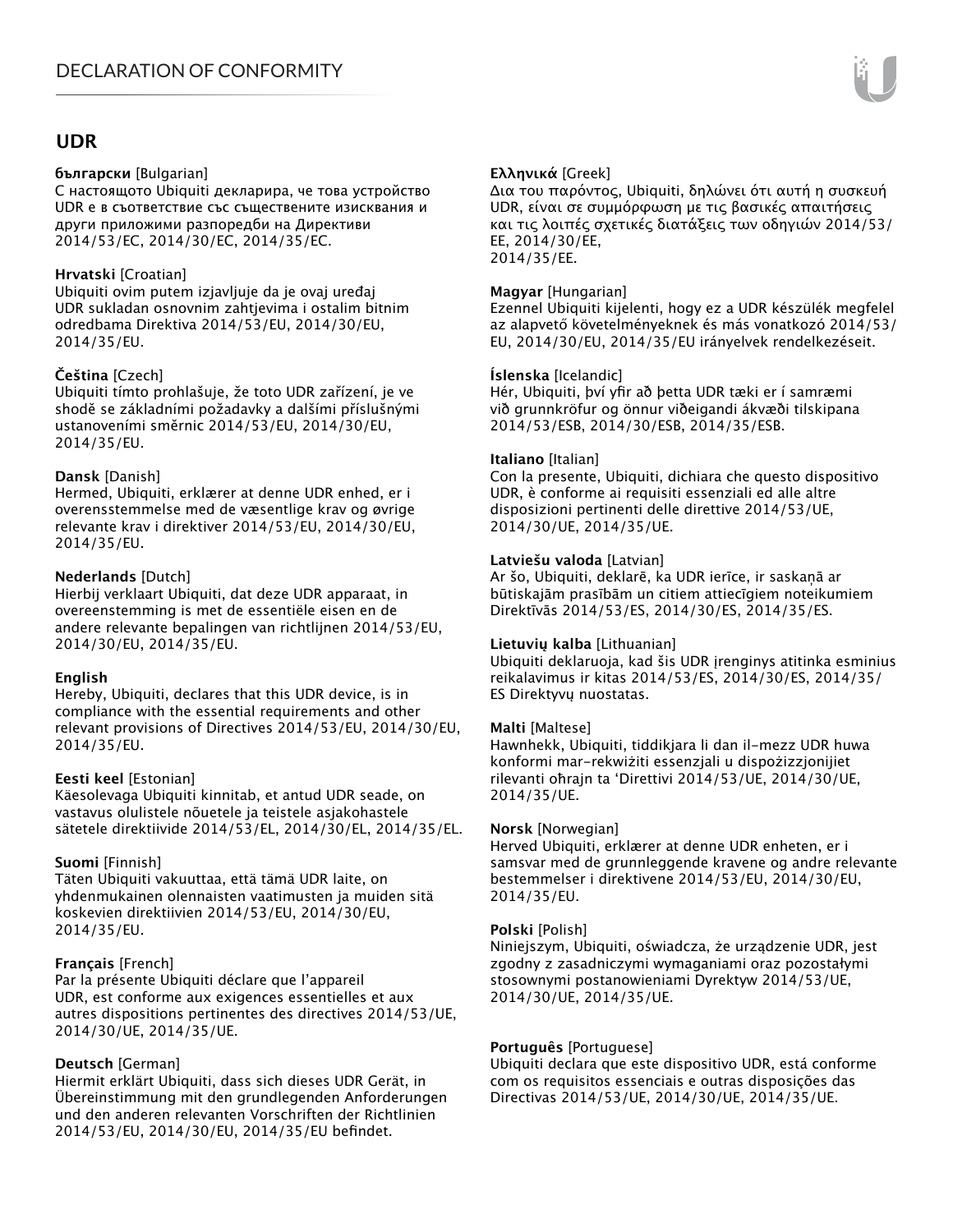#### **Română** [Romanian]

Prin prezenta, Ubiquiti declară că acest dispozitiv UDR este în conformitate cu cerințele esențiale și alte prevederi relevante ale Directivelor 2014/53/UE, 2014/30/UE, 2014/35/UE.

#### **Slovenčina** [Slovak]

Týmto Ubiquiti, prehlasuje, že toto UDR zariadenie, je v súlade so základnými požiadavkami a ďalšími relevantnými ustanoveniami smernice 2014/53/EÚ, 2014/30/EÚ, 2014/35/EÚ.

#### **Slovenščina** [Slovenian]

Družba Ubiquiti izjavlja, da je naprava UDR v skladu z obveznimi zahtevami in drugimi ustreznimi določbami direktiv 2014/53/EU, 2014/30/EU in 2014/35/EU.

#### **Español** [Spanish]

Por medio de la presente Ubiquiti declara que este dispositivo UDR, cumple con los requisitos esenciales y cualesquiera otras disposiciones aplicables o exigibles de las Directivas 2014/53/UE, 2014/30/UE, 2014/35/UE.

#### **Svenska** [Swedish]

Härmed Ubiquiti, intygar att denna UDR enhet är i överensstämmelse med de väsentliga egenskapskrav och övriga relevanta bestämmelser som framgår av direktiven 2014/53/EU, 2014/30/EU, 2014/35/EU.

#### **Accessories**:

https://www.ui.com/products/#default https://www.ui.com/products/#accessories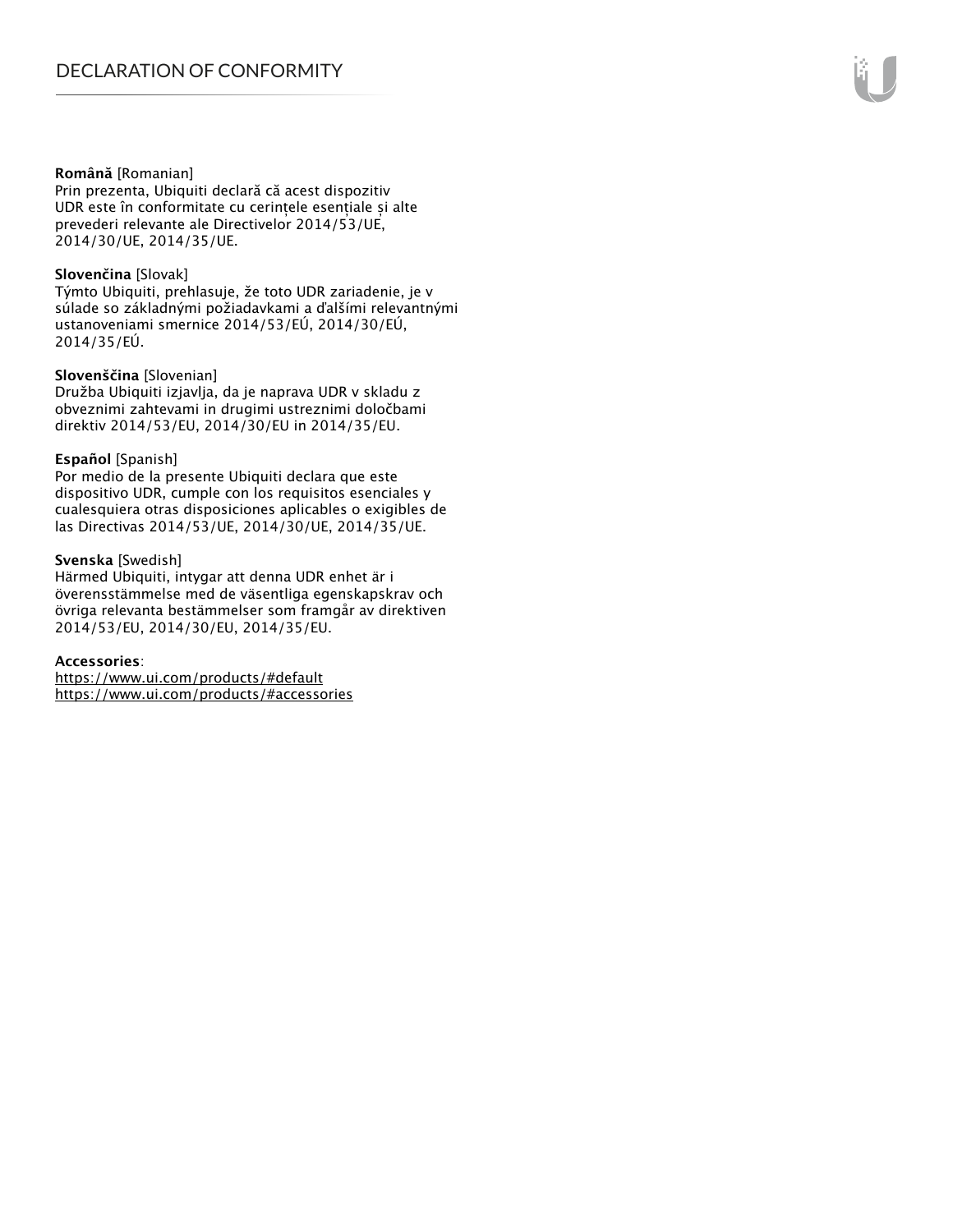Hereby declares under our sole responsibility that the **Dream Router**, model **UDR**, to which this declaration relates, is in conformance with the provisions of UK Regulations

- Radio Equipment Regulations 2017
- Electromagnetic Compatibility Regulations 2016
- Electrical Equipment (Safety) Regulations 2016
- Hazardous Materials The Restriction of the Use of Certain Hazardous Substances in Electrical and Electronic Equipment Regulations 2012; 1907/2006 Registration, Evaluation, Authorization and Restriction of Chemicals (REACH)

For additional REACH details, please refer to **ui.com/compliance**

Product Standards to which Conformity of the Council Directives is declared:

| <b>Standards</b>                    | <b>Description</b>                                                                                                                                                                                                                                                                                   |
|-------------------------------------|------------------------------------------------------------------------------------------------------------------------------------------------------------------------------------------------------------------------------------------------------------------------------------------------------|
| EN 55032:2015<br>$+$ A11:2020       | Electromagnetic compatibility of multimedia equipment - Emission require-<br>ments                                                                                                                                                                                                                   |
| EN 55035:2017<br>$+$ A11:2020       | Electromagnetic compatibility of multimedia equipment $-$ Immunity<br>requirements                                                                                                                                                                                                                   |
| EN 301 489-1 V2.2.3<br>$(2019-11)$  | ElectroMagnetic Compatibility (EMC) standard for radio equipment and services;<br>Part 1: Common technical requirements; Harmonised Standard covering the<br>essential requirements of article 3.1(b) of Directive 2014/53/EU and the<br>essential requirements of article 6 of Directive 2014/30/EU |
| EN 301 489-17 V3.2.4<br>$(2020-09)$ | ElectroMagnetic Compatibility (EMC) standard for radio equipment and ser-<br>vices; Part 17: Specific conditions for Broadband Data Transmission Systems;<br>Harmonised Standard covering the essential requirements of article 3.1(b) of<br>Directive 2014/53/EU                                    |
| EN 300 328 V2.2.2<br>$(2019-07)$    | Wideband transmission systems; Data transmission equipment operating in<br>the 2,4 GHz ISM band and using wide band modulation techniques; Harmon-<br>ised Standard covering the essential requirements of article 3.2 of Directive<br>2014/53/EU                                                    |
| EN 301 893 V2.1.1<br>$(2017-05)$    | 5 GHz RLAN; Harmonised Standard Covering the Essential Requirements of<br>Article 3.2 of Directive 2014/53/EU                                                                                                                                                                                        |
| EN 62311:2020                       | Assessment of electronic and electrical equipment related to human exposure<br>restrictions for electromagnetic fields (0 Hz - 300 GHz)                                                                                                                                                              |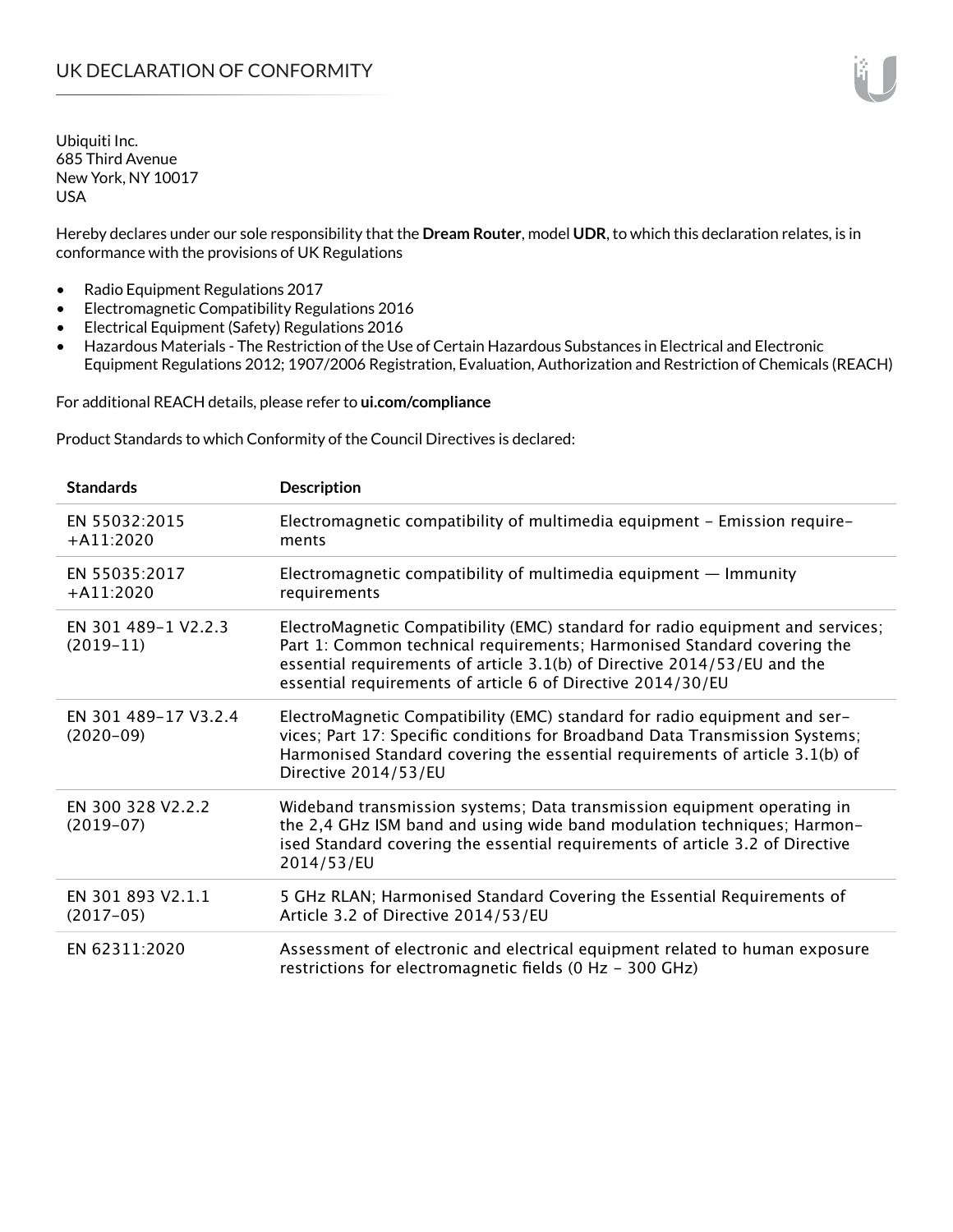# DECLARATION OF CONFORMITY

| <b>Standards</b>            | <b>Description</b>                                                                               |
|-----------------------------|--------------------------------------------------------------------------------------------------|
| EN 62368-1<br>2014+A11:2017 | Audio/video, information and communication technology equipment – Part 1:<br>Safety requirements |
| <b>UKCA Marking</b>         | JK                                                                                               |

Mark Feil un Feuil  $\overline{\phantom{0}}$ 

Compliance Manager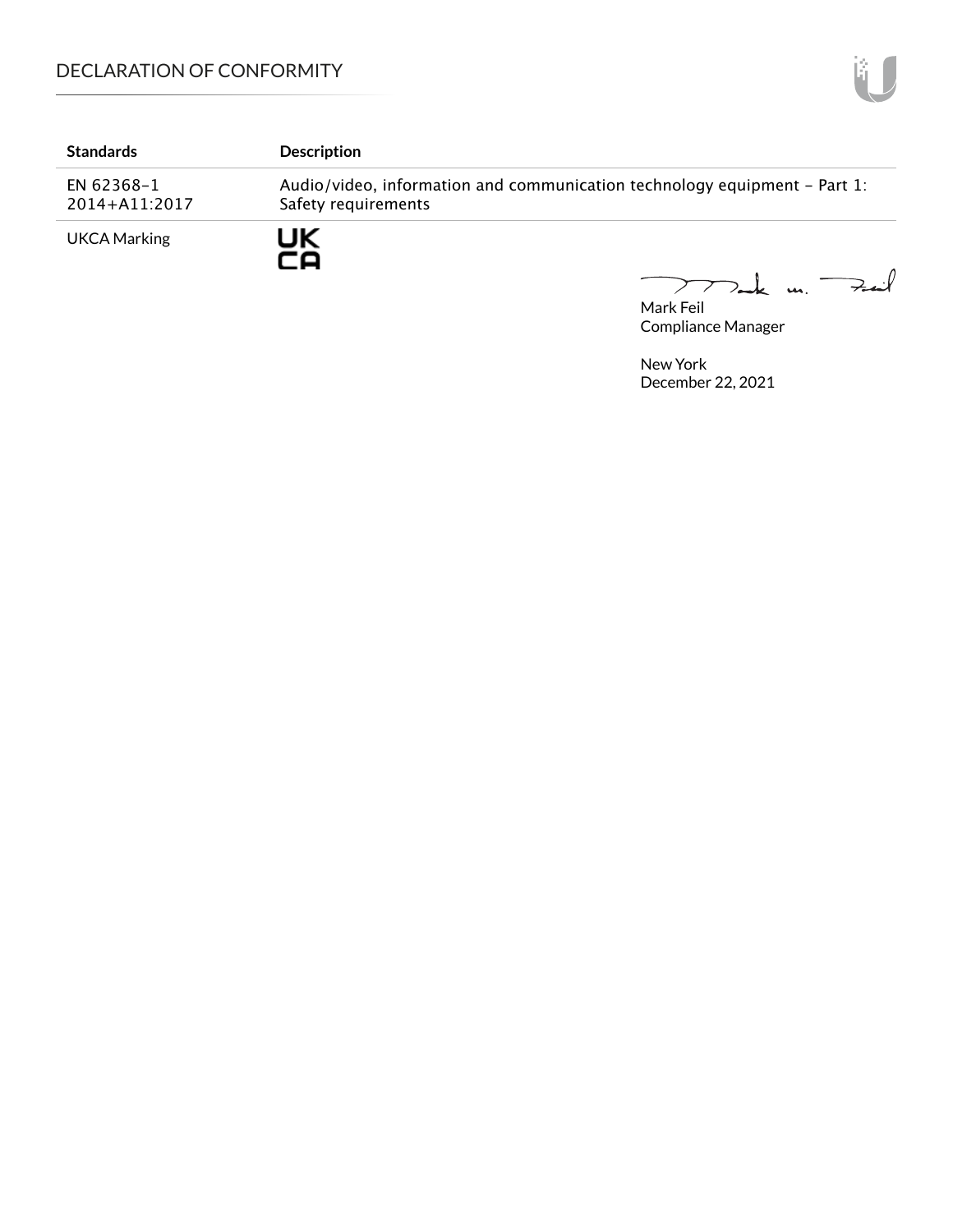Con la presente dichiara sotto la propria esclusiva responsabilità che l' **Dream Router**, modello **UDR**, a cui si riferisce la presente dichiarazione, è conforme alle disposizioni delle Direttive

- Radio 2014/53/EU Direttiva sulle apparecchiature radio (RED)
- EMC -2014/30/UE Direttiva sulla Compatibilità Elettromagnetica (EMCD)
- Sicurezza -2014/35/UE Direttiva sulla Bassa Tensione (LVD)
- Materiali Pericolosi -2011/65/UE Restrizione dell'uso di alcune Sostanze Pericolose nelle Apparecchiature Elettriche ed Elettroniche (RoHS) con emendamento (UE) 2015/863; 1907/2006 Registrazione, Valutazione, Autorizzazione e Restrizione delle Sostanze Chimiche (REACH)

Per ulteriori dettagli sul REACH, fare riferimento a **ui.com/compliance**

| <b>Standard</b>                     | <b>Descrizione</b>                                                                                                                                                                                                                                                               |
|-------------------------------------|----------------------------------------------------------------------------------------------------------------------------------------------------------------------------------------------------------------------------------------------------------------------------------|
| EN 55032:2015<br>$+ A11:2020$       | Compatibilità elettromagnetica delle apparecchiature multimediali -<br>Prescrizioni di Emissione                                                                                                                                                                                 |
| EN 55035:2017<br>$+A11:2020$        | Compatibilità elettromagnetica per apparecchiature multimediali — Requisiti di<br>immunità                                                                                                                                                                                       |
| EN 301 489-1 V2.2.3<br>$(2019-11)$  | Compatibilità elettromagnetica e problematiche di spettro radio (ERM); Norma<br>di compatibilità elettromagnetica (EMC) per apparecchiature e servizi radio;<br>Parte 1: Requisiti tecnici comuni                                                                                |
| EN 301 489-17 V3.2.4<br>$(2020-09)$ | Norma di Compatibilità Elettromagnetica (EMC) per apparecchiature e servizi<br>radio; Parte 17: Condizioni specifiche per sistemi di trasmissione dati a banda<br>larga; Norma armonizzata relativa ai requisiti essenziali dell'articolo 3.1(b) della<br>direttiva 2014/53/UE   |
| EN 300 328 V2.2.2<br>$(2019-07)$    | Sistemi di trasmissione a banda larga; apparecchiature di trasmissione dati che<br>operano nella banda 2,4 GHz ISM e che utilizzano tecniche di modulazione a<br>banda larga; norma armonizzata relativa ai requisiti essenziali dell'articolo 3.2<br>della direttiva 2014/53/UE |
| EN 301 893 V2.1.1<br>$(2017-05)$    | 5 GHz RLAN; norma armonizzata che soddisfa i requisiti essenziali dell'articolo<br>3.2 della direttiva 2014/53/UE                                                                                                                                                                |
| EN 302 502 V2.1.1<br>$(2017-03)$    | Sistemi di Accesso Wireless (WAS); sistemi fissi di trasmissione dati a banda<br>larga a 5,8 GHz; norma armonizzata che soddisfa i requisiti essenziali<br>dell'articolo 3.2 della direttiva 2014/53/UE                                                                          |
| EN 62311:2020                       | Valutazione degli apparecchi elettronici ed elettrici in relazione ai limiti di base<br>per l'esposizione umana ai campi elettromagnetici (0 Hz - 300 GHz)                                                                                                                       |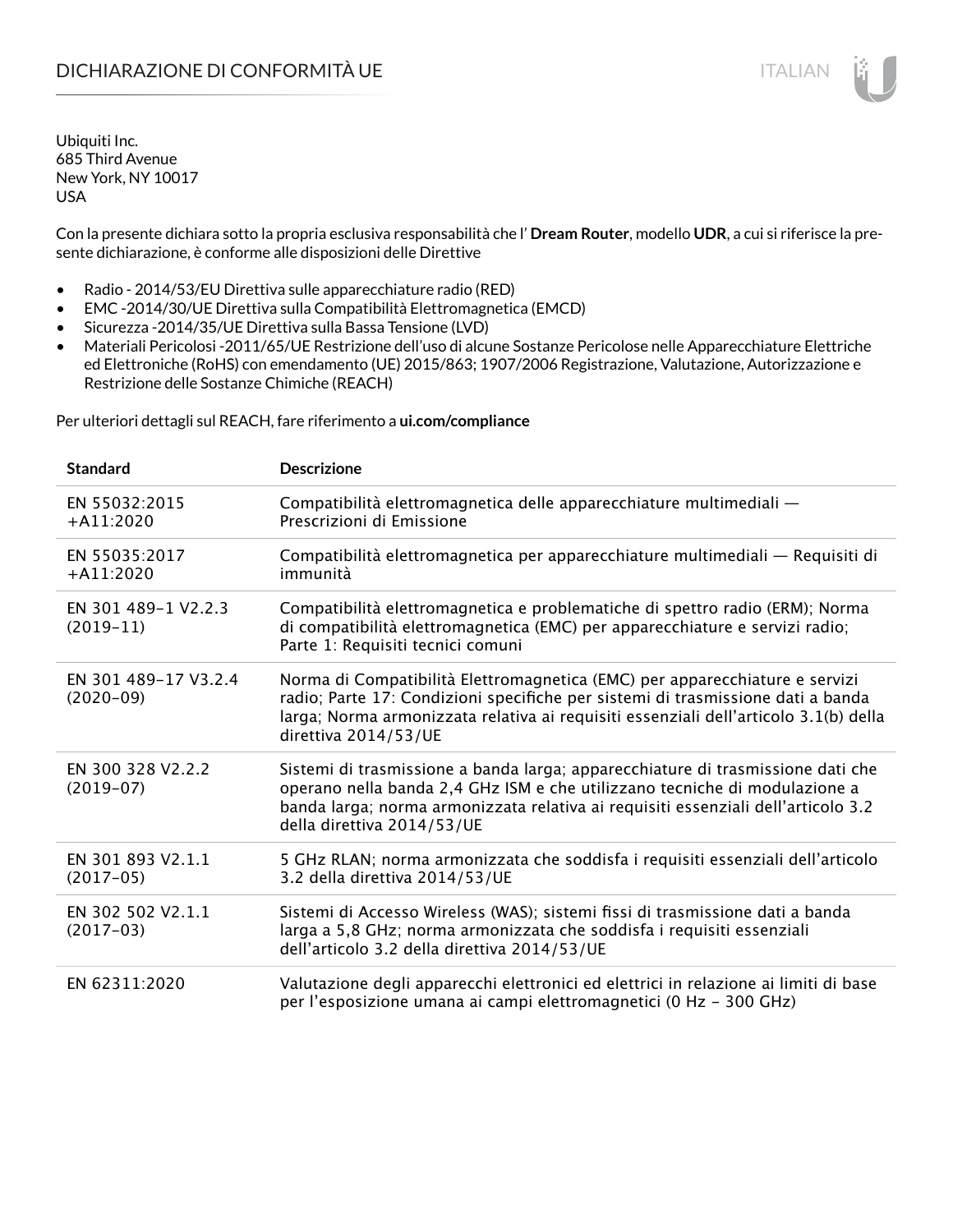

| <b>Standard</b>             | <b>Descrizione</b>                                                                                                          |
|-----------------------------|-----------------------------------------------------------------------------------------------------------------------------|
| EN 62368-1<br>2014+A11:2017 | Apparecchiature per la tecnologia audio/video, dell'informazione e della<br>comunicazione - Parte 1: Requisiti di sicurezza |
| CE Marking                  |                                                                                                                             |

Mark Feil u. <del>Zuil</del>  $\overbrace{\phantom{aaaaa}}$ 

Compliance Manager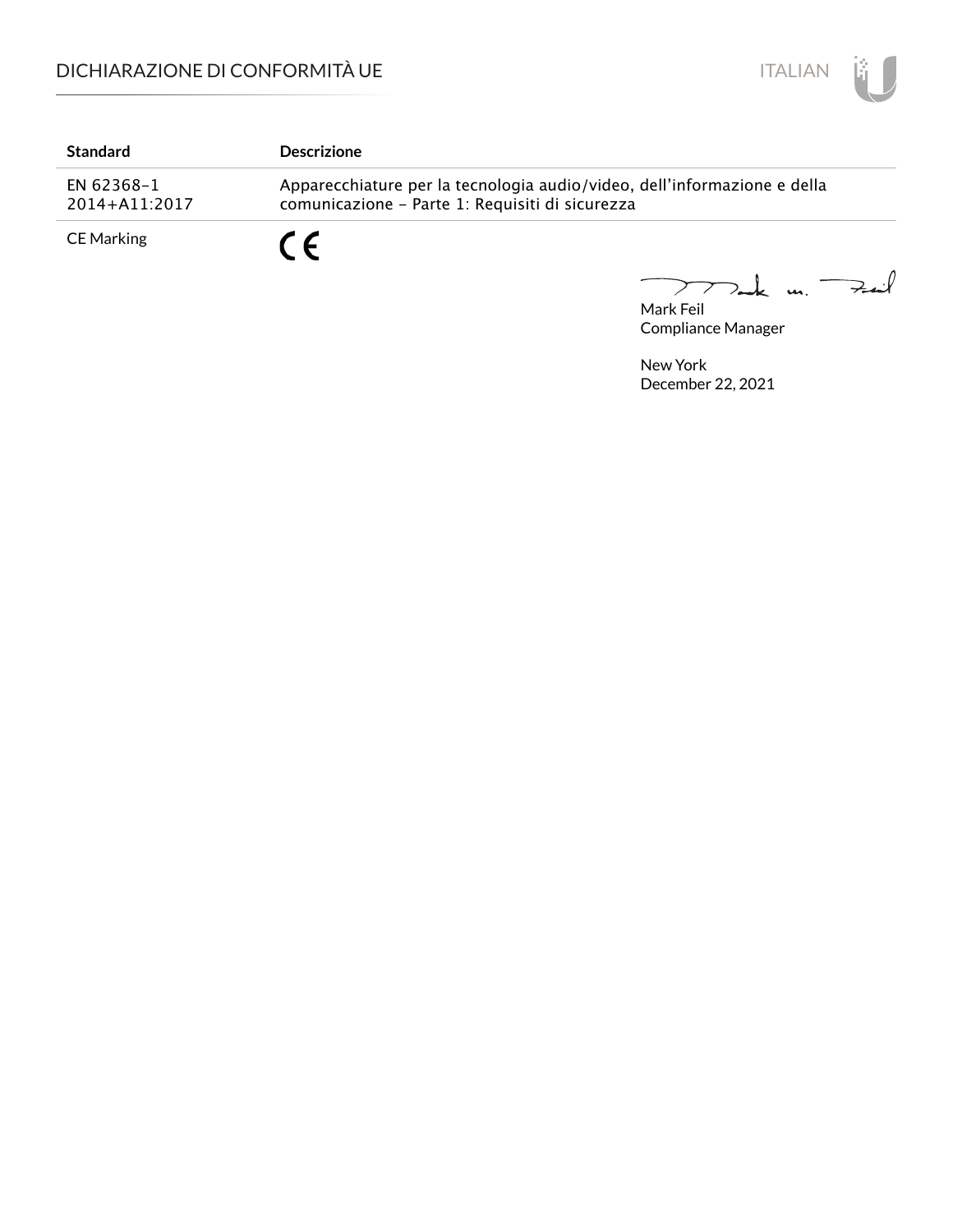Déclare par la présente, sous notre seule responsabilité, que l'**Dream Router**, modèle **UDR**, auquel se rapporte cette déclaration, est conforme aux dispositions des Directives

- Radio 2014/53/EU Directive sur les Équipements Radio (RED)
- EMC -2014/30/EU Directive sur la Compatibilité Electromagnétique (EMCD)
- Sécurité -2014/35/EU Directive sur la Basse Tension (LVD)
- Matières dangereuses -2011/65/UE Restriction de l'utilisation de Certaines Substances Dangereuses dans les Equipements Electriques et Electroniques (RoHS) avec amendement (EU) 2015/863 ; 1907/2006 Enregistrement, Evaluation, Autorisation et Restriction des Produits Chimiques (REACH)

Pour plus de détails sur le règlement REACH, veuillez consulter le site **ui.com/compliance**

| <b>Normes</b>                       | La description                                                                                                                                                                                                                                                                                                                         |
|-------------------------------------|----------------------------------------------------------------------------------------------------------------------------------------------------------------------------------------------------------------------------------------------------------------------------------------------------------------------------------------|
| EN 55032:2015<br>$+$ A11:2020       | Compatibilité électromagnétique des équipements multimédia — Exigences<br>d'émission                                                                                                                                                                                                                                                   |
| EN 55035:2017<br>$+A11:2020$        | Compatibilité électromagnétique des équipements multimédia - Exigences<br>d'immunité                                                                                                                                                                                                                                                   |
| EN 301 489-1 V2.2.3<br>$(2019-11)$  | Compatibilité électromagnétique et spectre radioélectrique (ERM) ; Norme de<br>compatibilité électromagnétique (CEM) pour les équipements de communication<br>radio et services ; Partie 1 : Exigences techniques communes                                                                                                             |
| EN 301 489-17 V3.2.4<br>$(2020-09)$ | Norme de compatibilité électromagnétique (CEM) concernant les équipements<br>de communication radio et services ; partie 17 : Exigences particulières<br>applicables aux systèmes de transmission de données à large bande ; norme<br>harmonisée couvrant les exigences essentielles de l'article 3.1(b) de la directive<br>2014/53/UE |
| EN 300 328 V2.2.2<br>$(2019-07)$    | Systèmes de transmission de données à large bande ; Matériel de transmission<br>de données fonctionnant dans la bande ISM à 2, 4 GHz et utilisant des<br>techniques de modulation à étalement du spectre ; Norme harmonisée couvrant<br>les exigences essentielles de l'article 3.2 de la directive 2014/53/UE.                        |
| EN 301 893 V2.1.1<br>$(2017-05)$    | RLAN de 5 GHz ; Norme harmonisée couvrant les exigences essentielles de<br>l'article 3.2 de la Directive 2014/53/EU                                                                                                                                                                                                                    |
| EN 62311:2020                       | Évaluation des équipements électroniques et électriques en relation avec les<br>restrictions d'exposition humaine pour les champs électromagnétiques (0 Hz -<br>300 GHz)                                                                                                                                                               |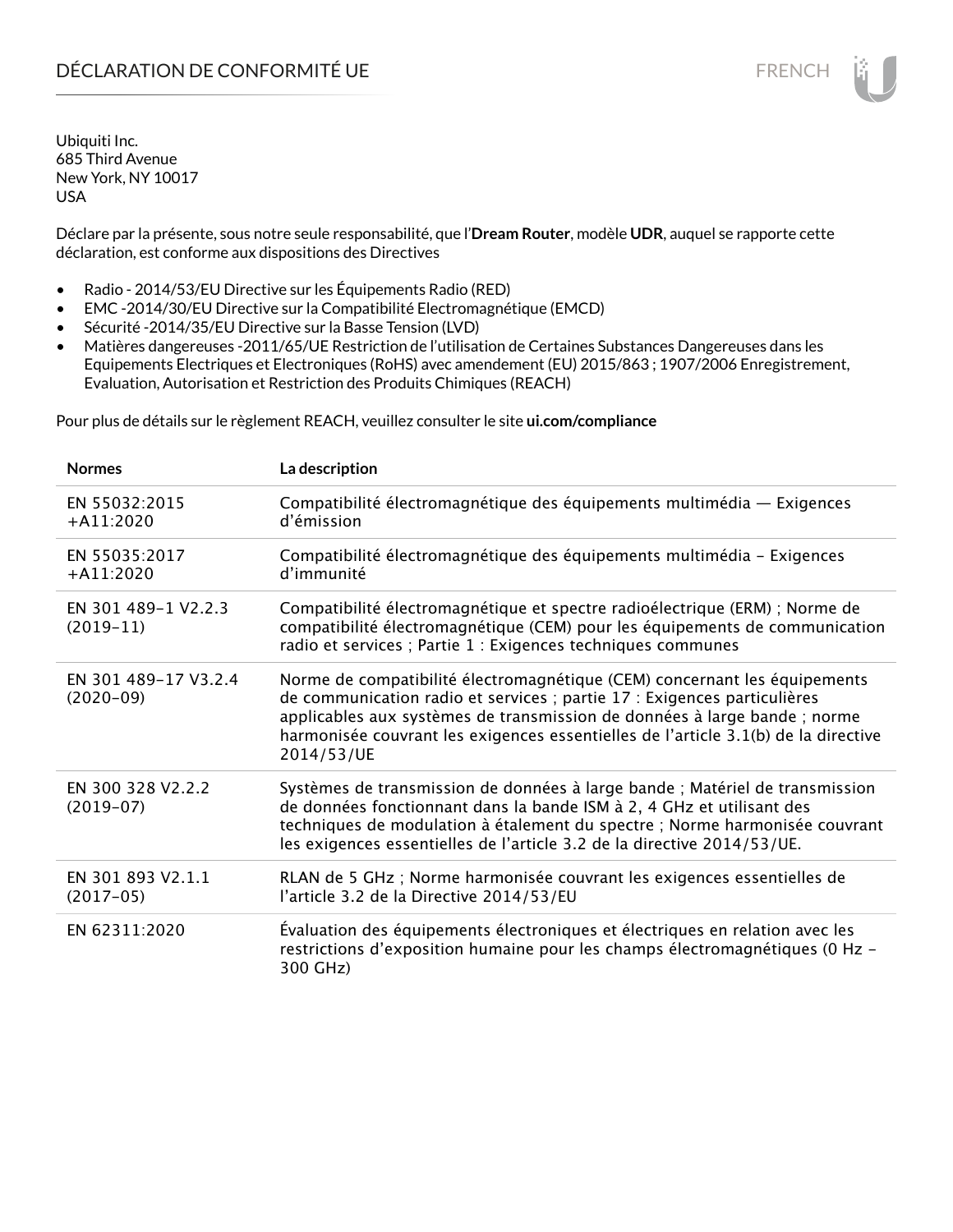

| <b>Normes</b>               | La description                                                                                                               |
|-----------------------------|------------------------------------------------------------------------------------------------------------------------------|
| EN 62368-1<br>2014+A11:2017 | Equipements des technologies de l'audio/vidéo, de l'information et de la<br>communication - Partie 1 : exigences de sécurité |
| CE Marking                  |                                                                                                                              |

Mark Feil<br>Mark Feil 

Compliance Manager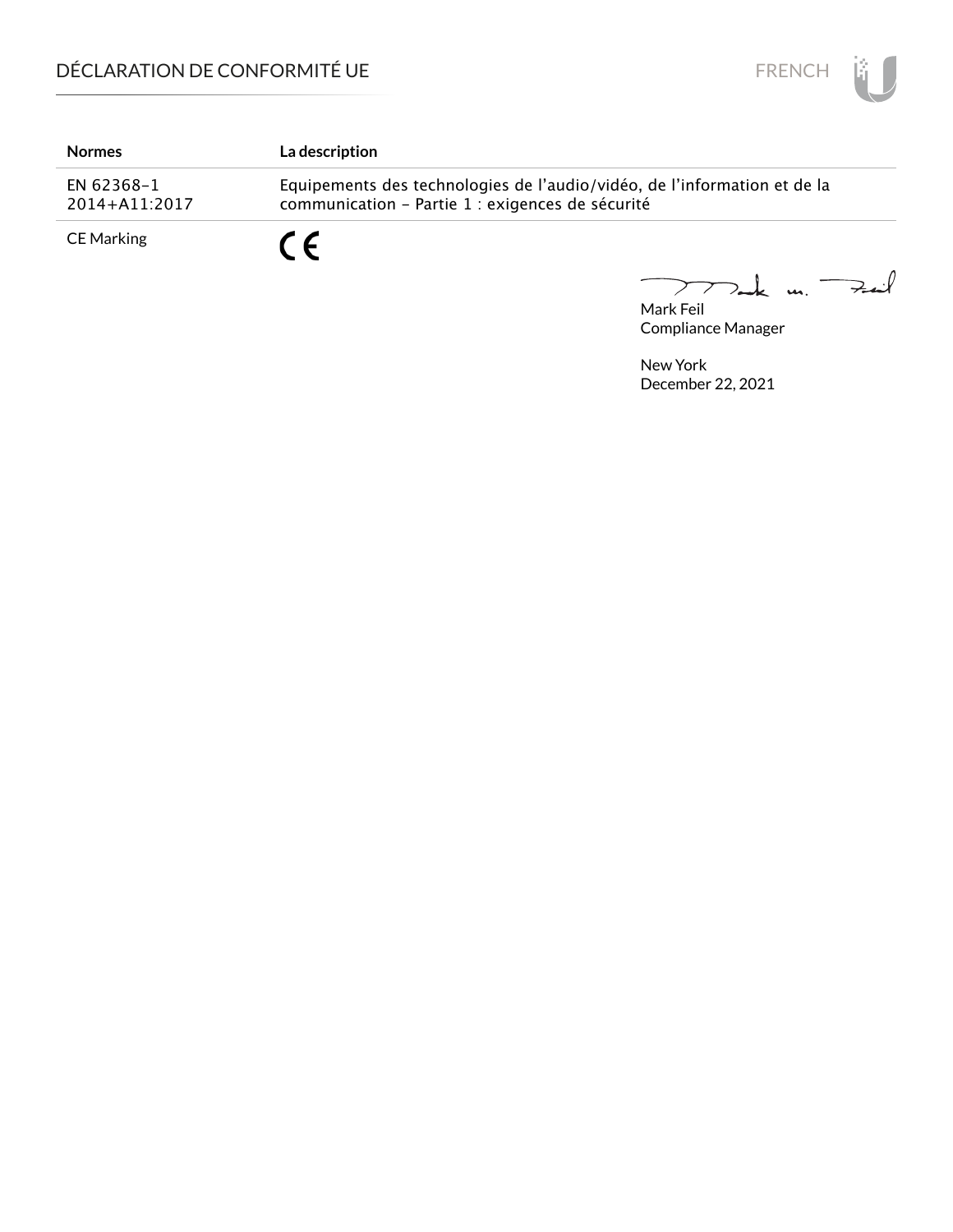Por la presente declaramos bajo nuestra exclusiva responsabilidad que el **Dream Router**, modelo **UDR**, al que se refiere esta declaración, es conforme con las disposiciones de las Directivas

- Radio 2014/53/EU Directiva de Equipos de Radio (RED)
- EMC -2014/30/Directiva de Compatibilidad Electromagnética de la UE (EMCD)
- Seguridad -2014/35/Directiva de Baja Tensión de la UE (LVD)
- Materiales Peligrosos -2011/65/UE Restricción de la Utilización de Determinadas Sustancias Peligrosas en Aparatos Eléctricos y Electrónicos (RoHS) con la enmienda (UE) 2015/863; 1907/2006 Registro, Evaluación, Autorización y Restricción de Sustancias Químicas (REACH)

Para más detalles sobre el REACH, consulte **ui.com/compliance**

| <b>Estándares</b>                   | Descripción                                                                                                                                                                                                                                                                                         |
|-------------------------------------|-----------------------------------------------------------------------------------------------------------------------------------------------------------------------------------------------------------------------------------------------------------------------------------------------------|
| EN 55032:2015<br>$+$ A11:2020       | Compatibilidad electromagnética de equipos multimedia. Requisitos de emisión                                                                                                                                                                                                                        |
| EN 55035:2017<br>$+$ A11:2020       | Compatibilidad electromagnética de equipos multimedia. Requisitos de<br>inmunidad                                                                                                                                                                                                                   |
| EN 301 489-1 V2.2.3<br>$(2019-11)$  | Cuestiones de Compatibilidad Electromagnética y Espectro de Radiofrecuencia<br>(ERM). Compatibilidad electromagnética (CEM): norma para equipos de radio y<br>servicios. Parte 1: Requisitos técnicos comunes                                                                                       |
| EN 301 489-17 V3.2.4<br>$(2020-09)$ | Norma de Compatibilidad Electromagnética (CEM) para equipos y servicios<br>radioeléctricos; Parte 17: Condiciones específicas para sistemas de transmisión<br>de datos de banda ancha; Norma armonizada que cubre los requisitos<br>esenciales del artículo 3.1.b) de la Directiva 2014/53/UE       |
| EN 300 328 V2.2.2<br>$(2019-07)$    | Sistemas de transmisión de datos de banda ancha; Equipos de transmisión<br>de datos, que funcionan en la banda ISM de 2,4 GHz y utilizan técnicas de<br>modulación de espectro ensanchado; Norma armonizada que cubre los<br>requisitos esenciales según el artículo 3.2 de la Directiva 2014/53/UE |
| EN 301 893 V2.1.1<br>$(2017-05)$    | 5 GHz RLAN; Norma armonizada que cubre los requisitos esenciales del artículo<br>3.2 de la Directiva 2014/53/UE                                                                                                                                                                                     |
| EN 62311:2020                       | Evaluación de los equipos electrónicos y eléctricos en relación con las<br>restricciones relativas a la exposición de las personas a los campos<br>electromagnéticos (0 Hz - 300 GHz)                                                                                                               |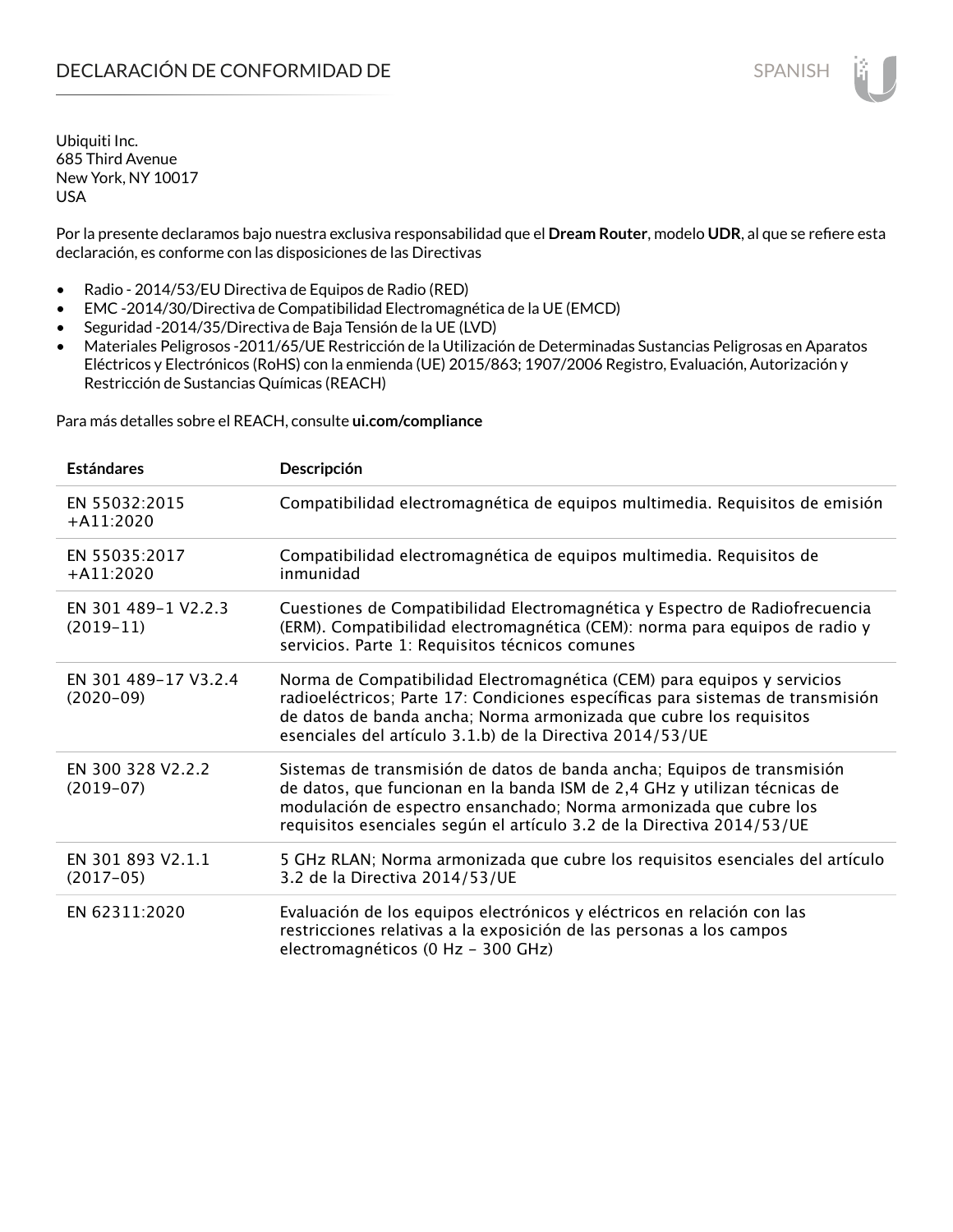

| <b>Estándares</b>           | Descripción                                                                                                          |
|-----------------------------|----------------------------------------------------------------------------------------------------------------------|
| EN 62368-1<br>2014+A11:2017 | Equipos de audio y vídeo, de tecnología de la información y de la comunicación<br>- Parte 1: Requisitos de seguridad |
| <b>CE Marking</b>           | $\epsilon$                                                                                                           |

Mark Feil u. <del>Zuil</del> 

Compliance Manager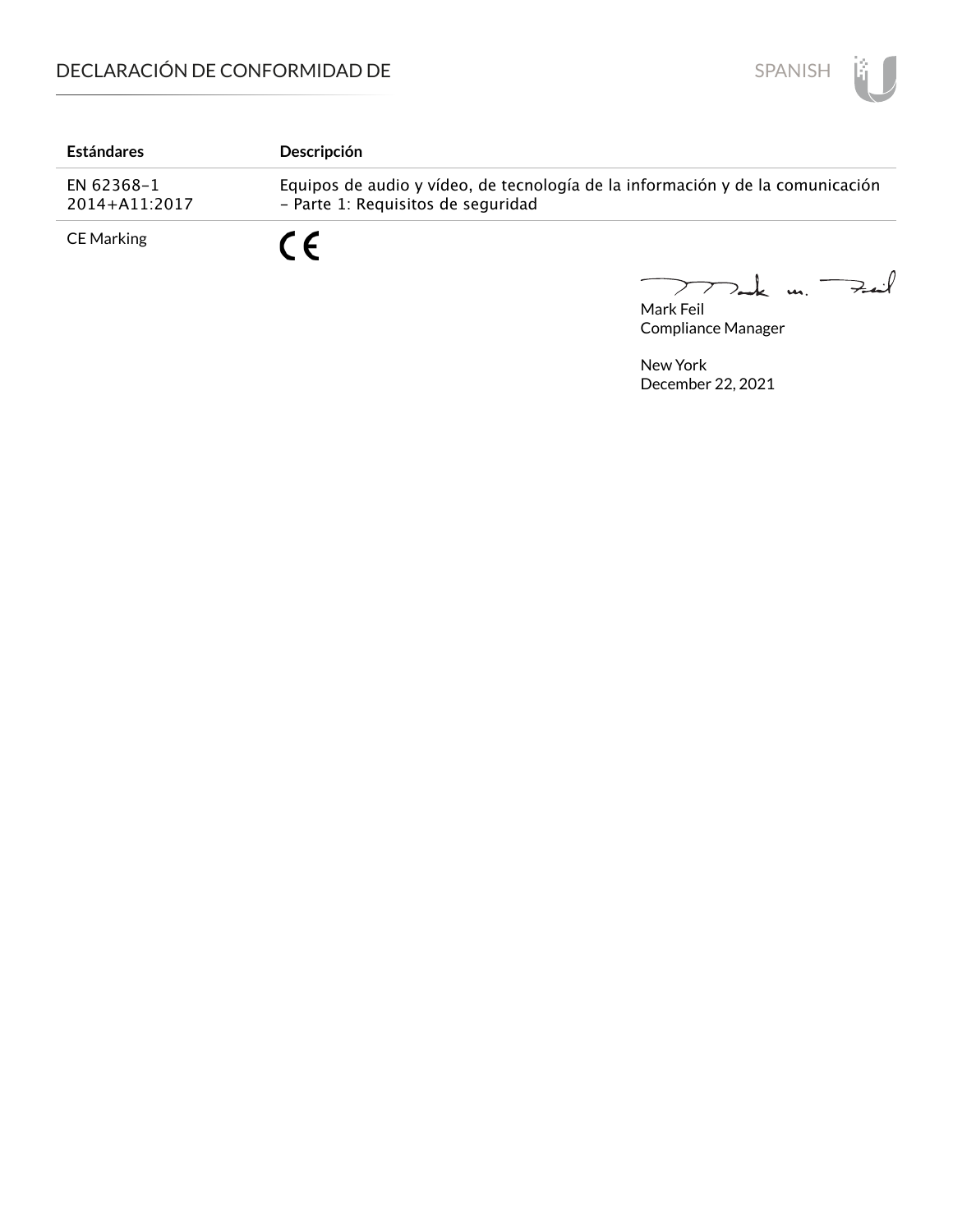## DECLARAȚIA DE CONFORMITATE UE EXECUTE DE ROMANIAN

Ubiquiti Inc. 685 Third Avenue New York, NY 10017 USA

Prin prezenta declarăm sub răspunderea noastră exclusivă că "**Dream Router**", modelul **UDR**, la care se referă această declarație, este în conformitate cu prevederile directivelor următoare:

- Radio 2014/53/EU Radio Equipment Directive (RED) (Directiva UE privind echipamentele radio)
- EMC -2014/30/EU Electromagnetic Compatibility Directive (EMCD) (Directiva UE privind compatibilitatea electromagnetică)
- Siguranță -2014/35/EU Low Voltage Directive (LVD) (Directiva UE privind joasa tensiune)
- Materiale periculoase -2011/65/EU Restriction of the Use of Certain Hazardous Substances in Electrical and Electronic Equipment (RoHS) with amendment (EU) 2015/863 (Directiva UE privind restricția utilizării anumitor substanțe periculoase în echipamentele electrice și electronice (RoHS) cu amendamentele ulterioare); 1907/2006 Registration, Evaluation, Authorization and Restriction of Chemicals (REACH) (Regulamentul Uniunii Europene privind înregistrarea, evaluarea si autorizarea produselor chimice)

Pentru detalii suplimentare referitoare la regulamentul REACH, vă rugăm să consultați site-ul **ui.com/compliance**

| <b>Standarde</b>                    | <b>Descriere</b>                                                                                                                                                                                                                                                                                  |
|-------------------------------------|---------------------------------------------------------------------------------------------------------------------------------------------------------------------------------------------------------------------------------------------------------------------------------------------------|
| EN 55032:2015<br>$+$ A11:2020       | Compatibilitatea electromagnetică a echipamentelor multimedia - Cerințe<br>privind emisiile                                                                                                                                                                                                       |
| EN 55035:2017<br>$+A11:2020$        | Compatibilitatea electromagnetică a echipamentelor multimedia. Cerințe privind<br>imunitatea                                                                                                                                                                                                      |
| EN 301 489-1 V2.2.3<br>$(2019-11)$  | Compatibilitatea electromagnetică și chestiuni legate de spectrul de frecvențe<br>radio (ERM); Standard de compatibilitate electromagnetică (EMC) pentru<br>echipamente și servicii radio; Partea 1: Cerințe tehnice comune                                                                       |
| EN 301 489-17 V3.2.4<br>$(2020-09)$ | Standard de compatibilitate electromagnetică (EMC) pentru echipamente și<br>servicii radio; Partea 17: Condiții specifice pentru sistemele de transmisie<br>a datelor în bandă largă; Standard armonizat privind cerințele esențiale ale<br>articolului 3.1 litera (b) din Directiva 2014/53 / UE |
| EN 300 328 V2.2.2<br>$(2019-07)$    | Sisteme de transmisie pe bandă largă; Echipamente de transmisie de date care<br>funcționează în banda ISM de 2,4 GHz și utilizează tehnici de modulare a benzii<br>largi; Standard armonizat privind cerințele esențiale ale articolului 3.2 din<br>Directiva 2014/53 / UE                        |
| EN 301 893 V2.1.1<br>$(2017-05)$    | RLAN de 5 GHz; Standard armonizat privind cerințele esențiale ale articolului<br>3.2 din Directiva 2014/53 / UE                                                                                                                                                                                   |
| EN 62311:2020                       | Evaluarea echipamentelor electronice și electrice legate de restricțiile expunerii<br>umane la câmpurile electromagnetice (0 Hz - 300 GHz)                                                                                                                                                        |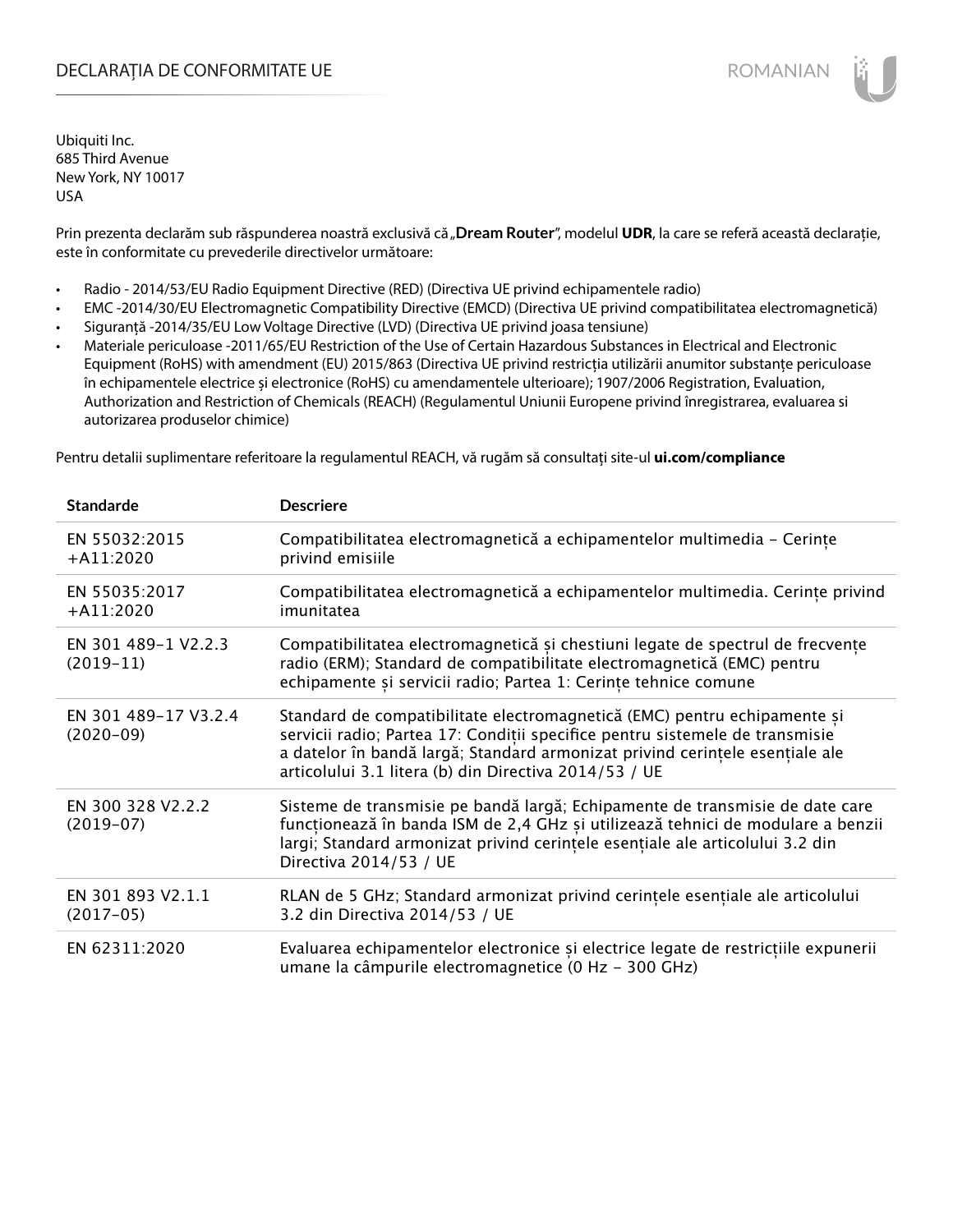

| <b>Standarde</b>            | <b>Descriere</b>                                                                                           |
|-----------------------------|------------------------------------------------------------------------------------------------------------|
| EN 62368-1<br>2014+A11:2017 | Echipamente tehnologice audio / video, informaționale și de comunicații. Partea<br>1: Cerinte de sigurantă |
| <b>CE Marking</b>           | 7 C                                                                                                        |

Mark Feil u. <del>Zuil</del> 

Compliance Manager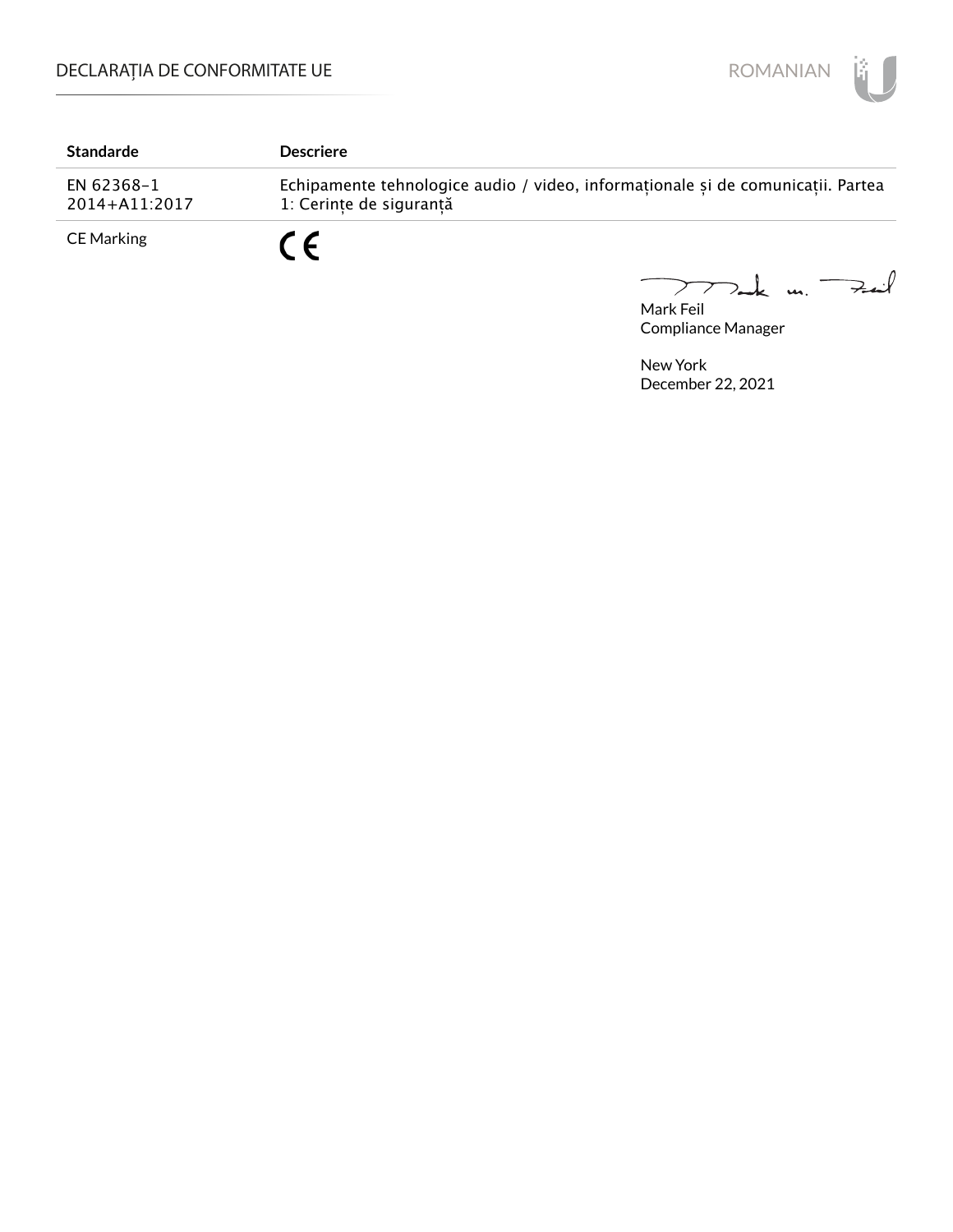# DEKLARACJA ZGODNOŚCI UE POLISH POLISH

Ubiquiti Inc. 685 Third Avenue New York, NY 10017 USA

Niniejszym oświadczam z naszą wyłączną odpowiedzialnością, że **Dream Router**, model **UDR**, do którego odnosi się niniejsza deklaracja, jest zgodny z przepisami Dyrektyw

- Radio 2014/53/Dyrektywa Sprzętu Radiowego UE (RED)
- EMC -2014/30/Dyrektywa Zgodności Elektromagnetycznej UE (EMCD)
- Bezpieczeństwo -2014/35/Dyrektywa Niskiego Napięcia UE (LVD)
- Materiały Niebezpieczne -2011/65/Restrykcje Dotyczące Użycia NIektórych Niebezpiecznych Substancji w Sprzęcie Elektrycznym i Elektronicznym UE (RoHS) ze zmianą (UE) 2015/863; 1907/2006 Rejestracja, Ocena, Zezwolenie i Restrykcje Dotyczące Chemikaliów (REACH)

Aby uzyskać dodatkowe informacje REACH, należy przejść do **ui.com/compliance**

| Normy                               | <b>Opis</b>                                                                                                                                                                                                                                                         |
|-------------------------------------|---------------------------------------------------------------------------------------------------------------------------------------------------------------------------------------------------------------------------------------------------------------------|
| EN 55032:2015<br>$+ A11:2020$       | Kompatybilność elektromagnetyczna sprzętu multimedialnego – Wymagania<br>emisyjne                                                                                                                                                                                   |
| EN 55035:2017<br>$+ A11:2020$       | Kompatybilność elektromagnetyczna sprzętu multimedialnego — Wymagania<br>odporności                                                                                                                                                                                 |
| EN 301 489-1 V2.2.3<br>$(2019-11)$  | Kompatybilność elektromagnetyczna i Zagadnienia widma Radiowego (ERM);<br>Standard Kompatybilności ElektroMagnetycznej (EMC) dla sprzętu radiowego i<br>usług; Część 1: Typowe wymagania techniczne                                                                 |
| EN 301 489-17 V3.2.4<br>$(2020-09)$ | Standard Kompatybilności ElektroMagnetycznej (EMC) dla sprzętu radiowego<br>i usług; Część 17: Szczególne warunki dla Szerokopasmowych Systemów<br>Transmisji Danych; Norma zharmonizowana obejmująca zasadnicze wymagania<br>art. 3.1 lit. b) dyrektywy 2014/53/UE |
| EN 300 328 V2.2.2<br>$(2019-07)$    | Szerokopasmowe systemy transmisji; Szprzęt transmisji danych działający w<br>paśmie 2,4 GHz ISM i używający szerokopasmowe techniki modulacyjne; Norma<br>zharmonizowana obejmująca zasadnicze wymagania artykułu 3.2 dyrektywy<br>2014/53/UE                       |
| EN 301 893 V2.1.1<br>$(2017-05)$    | 5 GHz RLAN; Norma zharmonizowana obejmująca zasadnicze wymagania<br>artykułu 3.2 dyrektywy 2014/53/UE                                                                                                                                                               |
| EN 62311:2020                       | Oszacowanie elektronicznego i elektrycznego sprzętu związanego z<br>ograniczeniami narażenia ludzi na pola elektromagnetyczne (0 Hz - 300 GHz)                                                                                                                      |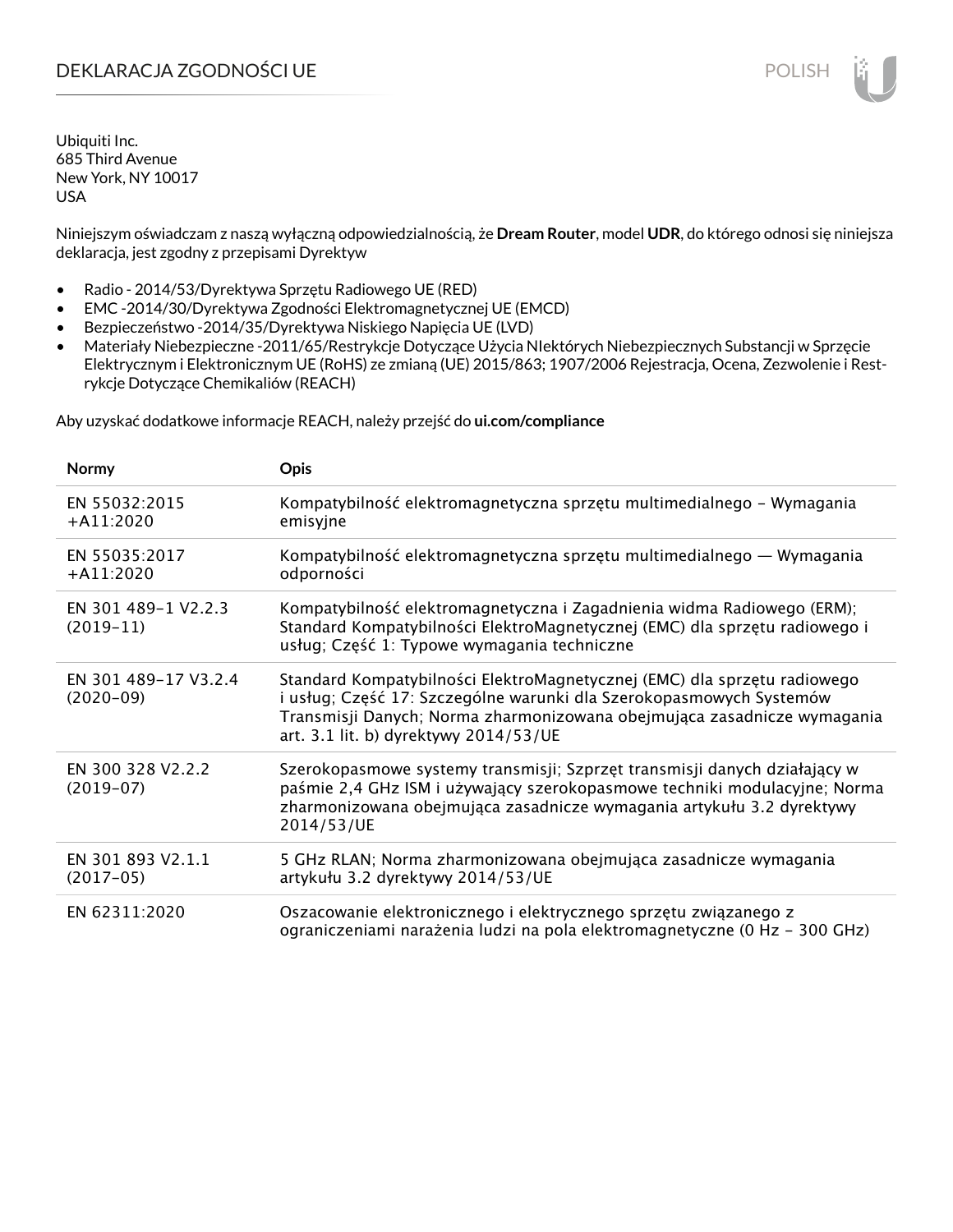

| Normy                           | <b>Opis</b>                                                                                                      |
|---------------------------------|------------------------------------------------------------------------------------------------------------------|
| EN 62368-1<br>$2014 + A11:2017$ | Audio/wideo, sprzęt technologii informatycznej i komunikacyjnej – Część 1:<br>Wymagania dotyczące bezpieczeństwa |
| <b>CE Marking</b>               | C F                                                                                                              |

Mak m. Fuil 

Mark Feil Compliance Manager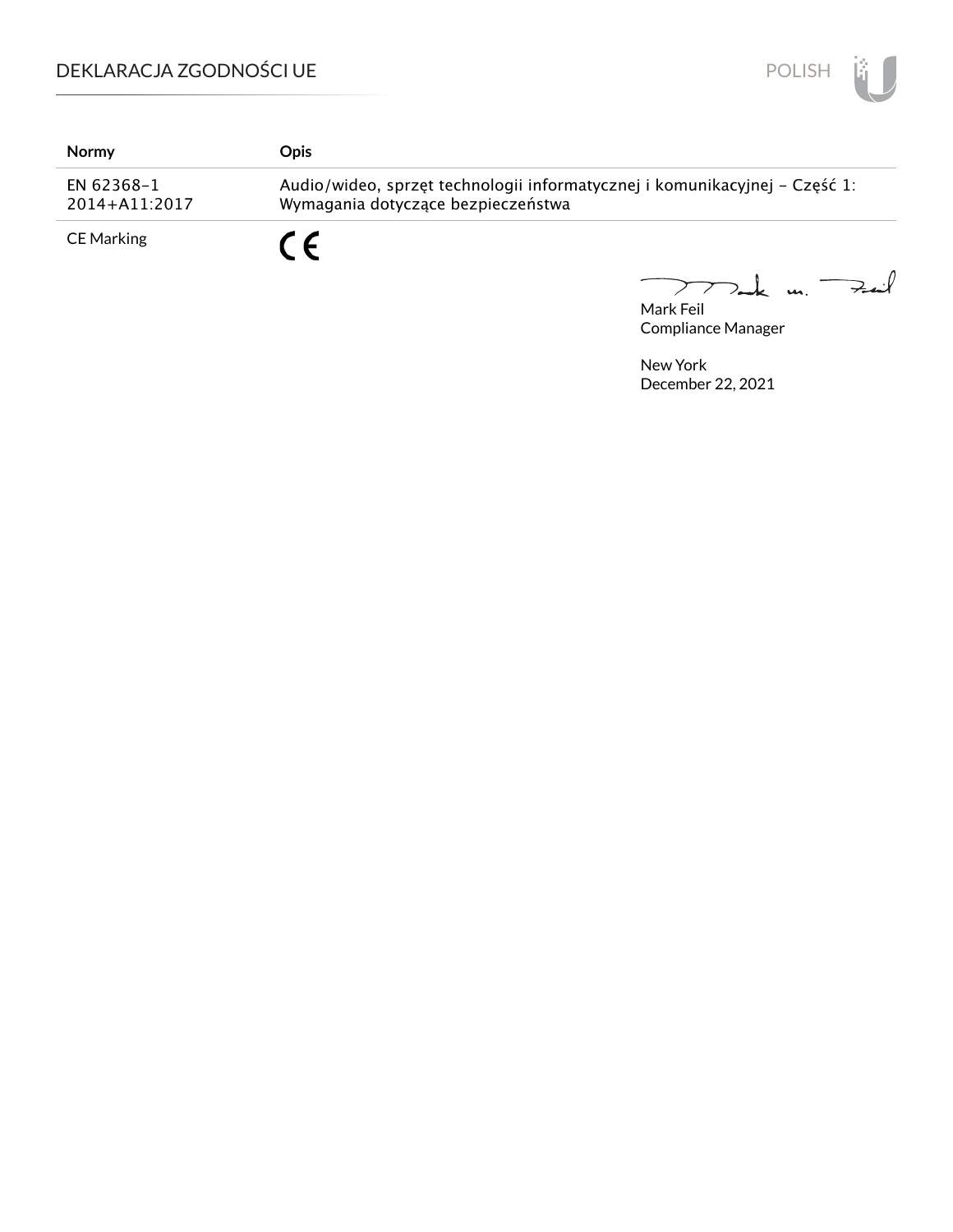# IZJAVA EU O SKLADNOSTI SLOVENIAN

Ubiquiti Inc. 685 Third Avenue New York, NY 10017 USA

S tem dokumentom na lastno odgovornost izjavljamo, da je naprava **Dream Router**, model **UDR**, na katerega se ta izjava nanaša, v skladu z določbami naslednjih direktiv:

- Radio 2014/53/EU Direktiva o radijski opremi (RED)
- EMC -2014/30/EU Direktiva o elektromagnetni združljivosti (EMCD)
- Varnost -2014/35/EU Direktiva o nizkonapetostni opremi (LVD)
- Nevarne snovi -2011/65/EU Direktiva o omejevanju uporabe nekaterih nevarnih snovi v električni in elektronski opremi (RoHS) s spremembo (EU) 2015/863; 1907/2006 Uredba o registraciji, evalvaciji, avtorizaciji in omejevanju kemikalij (REACH)

Več podrobnosti o REACH uredbi si poglejte na **ui.com/compliance**

| <b>Standardi</b>                    | <b>Opis</b>                                                                                                                                                                                                                                       |
|-------------------------------------|---------------------------------------------------------------------------------------------------------------------------------------------------------------------------------------------------------------------------------------------------|
| EN 55032:2015<br>$+A11:2020$        | Elektromagnetna združljivost večpredstavnostne opreme - Zahteve glede<br>elektromagnetnega sevanja                                                                                                                                                |
| EN 55035:2017<br>$+A11:2020$        | Elektromagnetna združljivost večpredstavnostne opreme - Zahteve za<br>odpornost opreme                                                                                                                                                            |
| EN 301 489-1 V2.2.3<br>$(2019-11)$  | Elektromagnetna združljivost in zadeve v zvezi z radijskim spektrom (ERM) -<br>Standard elektromagnetne združljivosti (EMC) za radijsko opremo in storitve -<br>1. del: Splošne tehnične zahteve                                                  |
| EN 301 489-17 V3.2.4<br>$(2020-09)$ | Standard elektromagnetne združljivosti (EMC) za radijsko opremo in storitve<br>- 17. del: Posebni pogoji za širokopasovne sisteme za prenos podatkov -<br>Harmonizirani standard, ki zajema bistvene zahteve člena 3.1(b) direktive<br>2014/53/EU |
| EN 300 328 V2.2.2<br>$(2019-07)$    | Širokopasovni prenosni sistemi - Oprema za prenos podatkov v frekvenčnem<br>pasu 2,4 GHz ISM, ki uporablja širokopasovne modulacijske tehnike -<br>Harmonizirani standard, ki zajema bistvene zahteve člena 3.2 direktive<br>2014/53/EU           |
| EN 301 893 V2.1.1<br>$(2017-05)$    | 5 GHz RLAN - Harmonizirani standard, ki zajema bistvene zahteve člena 3.2<br>direktive 2014/53/EU                                                                                                                                                 |
| EN 62311:2020                       | Ocena elektronske in električne opreme glede omejevanja izpostavljenosti ljudi<br>elektromagnetnim sevanjem (0 Hz - 300 GHz)                                                                                                                      |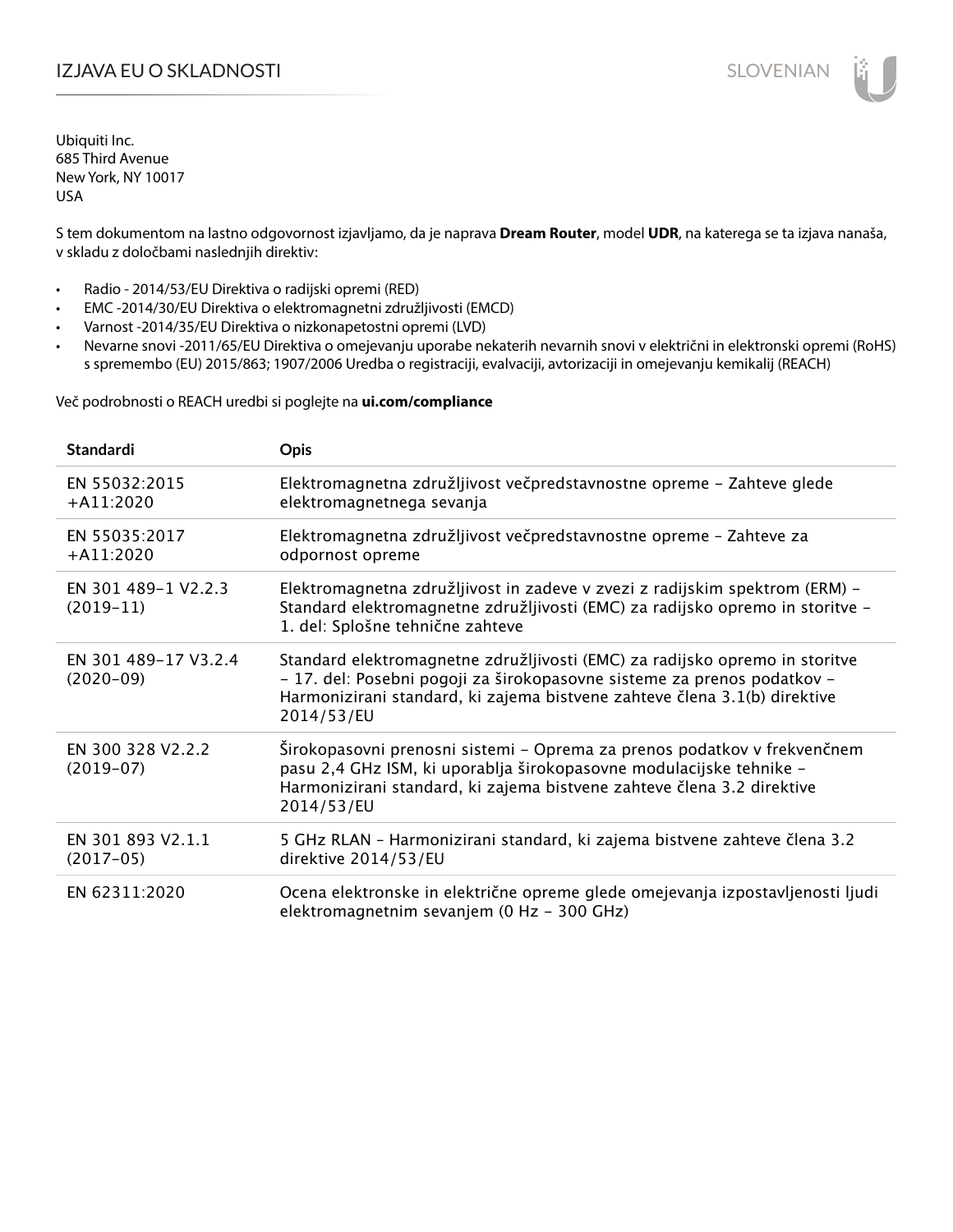

| Standardi                       | Opis                                                                                              |
|---------------------------------|---------------------------------------------------------------------------------------------------|
| EN 62368-1<br>$2014 + A11:2017$ | Oprema za avdio/video, informacijsko in komunikacijsko tehnologijo – 1. del:<br>Varnostne zahteve |
| <b>CE Marking</b>               | C F                                                                                               |

Mark Feil<br>Mark Feil 

Compliance Manager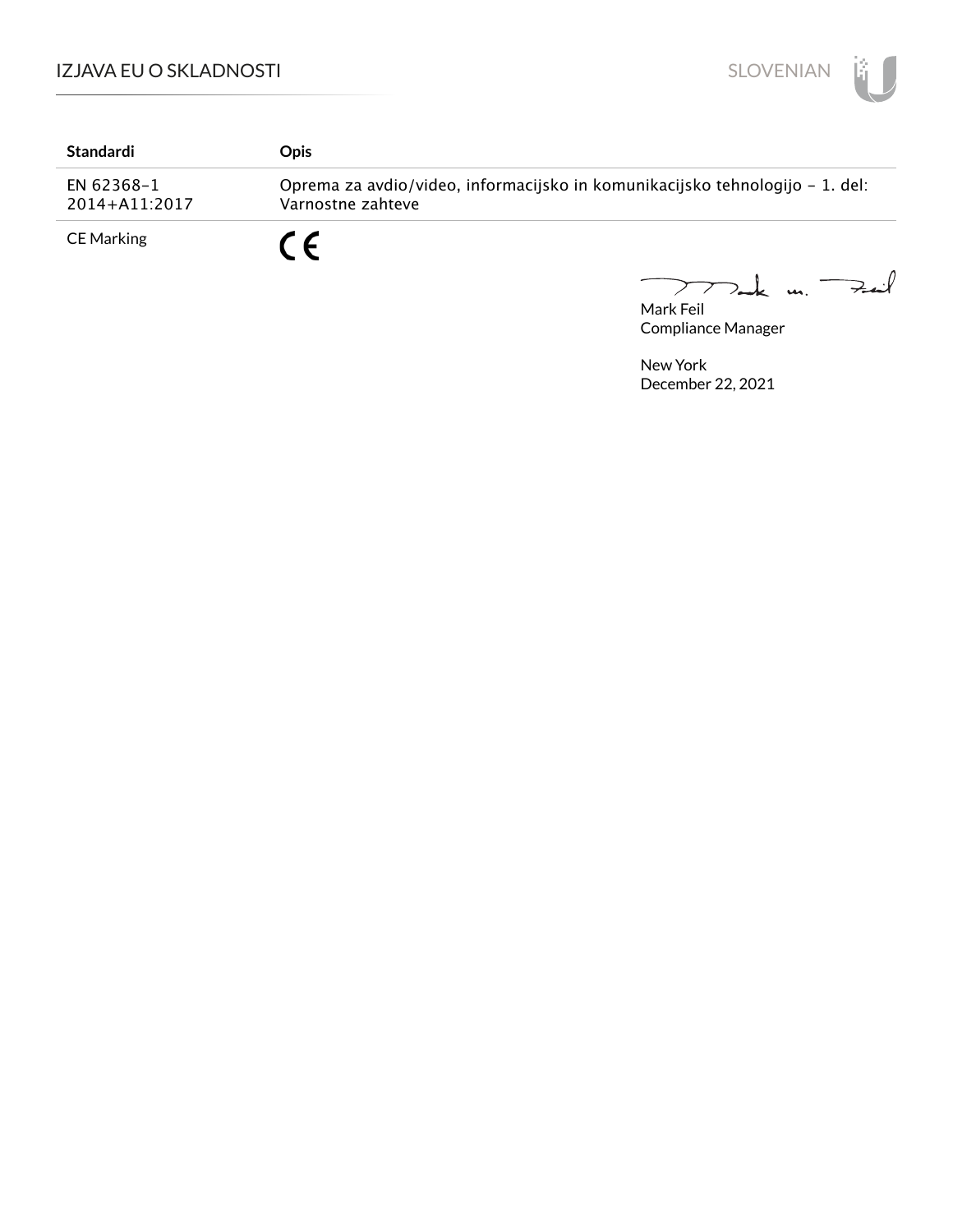Διά του παρόντος δηλώνουμε με αποκλειστική ευθύνη μας ότι το **Dream Router**, μοντέλο **UDR**, στο οποίο αναφέρεται η παρούσα δήλωση, είναι σύμφωνο με τις διατάξεις των Οδηγιών

- Ραδιοεξοπλισμός Οδηγία Ραδιοεξοπλισμού (RED) 2014/53/ΕΕ
- EMC Οδηγία Ηλεκτρομαγνητικής Συμβατότητας (EMCD) 2014/30/ΕΕ
- Ασφάλεια Οδηγία Χαμηλής Τάσης (LVD) 2014/35/ΕΕ
- Επικίνδυνα Υλικά Περιορισμός της Χρήσης Ορισμένων Επικίνδυνων Ουσιών σε Ηλεκτρικό και Ηλεκτρονικό Εξοπλισμό (RoHS) 2011/65/ΕΕ με τροποποίηση (ΕΕ) 2015/863. Καταχώριση, Αξιολόγηση, Εξουσιοδότηση και Περιορισμός Χημικών Ουσιών (REACH) 1907/2006

Για περισσότερες λεπτομέρειες σχετικά με το REACH, παρακαλούμε ανατρέξτε στη διεύθυνση **ui.com/compliance**

| Πρότυπα                             | Περιγραφή                                                                                                                                                                                                                                                              |
|-------------------------------------|------------------------------------------------------------------------------------------------------------------------------------------------------------------------------------------------------------------------------------------------------------------------|
| EN 55032:2015<br>$+$ A11:2020       | Ηλεκτρομαγνητική συμβατότητα εξοπλισμού πολυμέσων - Απαιτήσεις<br>εκπομπών                                                                                                                                                                                             |
| EN 55035:2017<br>$+$ A11:2020       | Ηλεκτρομαγνητική συμβατότητα εξοπλισμού πολυμέσων - Απαιτήσεις<br>θωράκισης                                                                                                                                                                                            |
| EN 301 489-1 V2.2.3<br>$(2019-11)$  | Ηλεκτρομαγνητική συμβατότητα και Θέματα Ραδιοφάσματος (ERM). Πρότυπο<br>ηλεκτρομαγνητικής συμβατότητας (EMC) για ραδιοεξοπλισμό και υπηρεσίες.<br>Μέρος 1: Κοινές τεχνικές απαιτήσεις                                                                                  |
| EN 301 489-17 V3.2.4<br>$(2020-09)$ | Πρότυπο ηλεκτρομαγνητικής συμβατότητας (ΕΜC) για ραδιοεξοπλισμό και<br>υπηρεσίες. Μέρος 17: Ειδικοί όροι για Συστήματα Μετάδοσης Δεδομένων<br>Ευρείας Ζώνης · Εναρμονισμένο Πρότυπο που καλύπτει τις βασικές<br>απαιτήσεις του άρθρου 3.1 (β) της Οδηγίας 2014/53 / ΕΕ |
| EN 300 328 V2.2.2<br>$(2019-07)$    | Ευρυζωνικά συστήματα μετάδοσης. Εξοπλισμός μετάδοσης δεδομένων<br>που λειτουργεί στη ζώνη ISM 2,4 GHz και χρησιμοποιεί ευρυζωνικές<br>τεχνικές διαμόρφωσης. Εναρμονισμένο πρότυπο που καλύπτει τις βασικές<br>απαιτήσεις του άρθρου 3.2 της Οδηγίας 2014/53 / ΕΕ       |
| EN 301 893 V2.1.1<br>$(2017-05)$    | 5 GHz RLAN. Εναρμονισμένο Πρότυπο που καλύπτει τις βασικές απαιτήσεις<br>του άρθρου 3.2 της Οδηγίας 2014/53/ΕΕ                                                                                                                                                         |
| EN 62311:2020                       | Αξιολόγηση ηλεκτρονικού και ηλεκτρικού εξοπλισμού που σχετίζεται με<br>περιορισμούς έκθεσης στον άνθρωπο για ηλεκτρομαγνητικά πεδία (0 Hz -<br>300 GHz)                                                                                                                |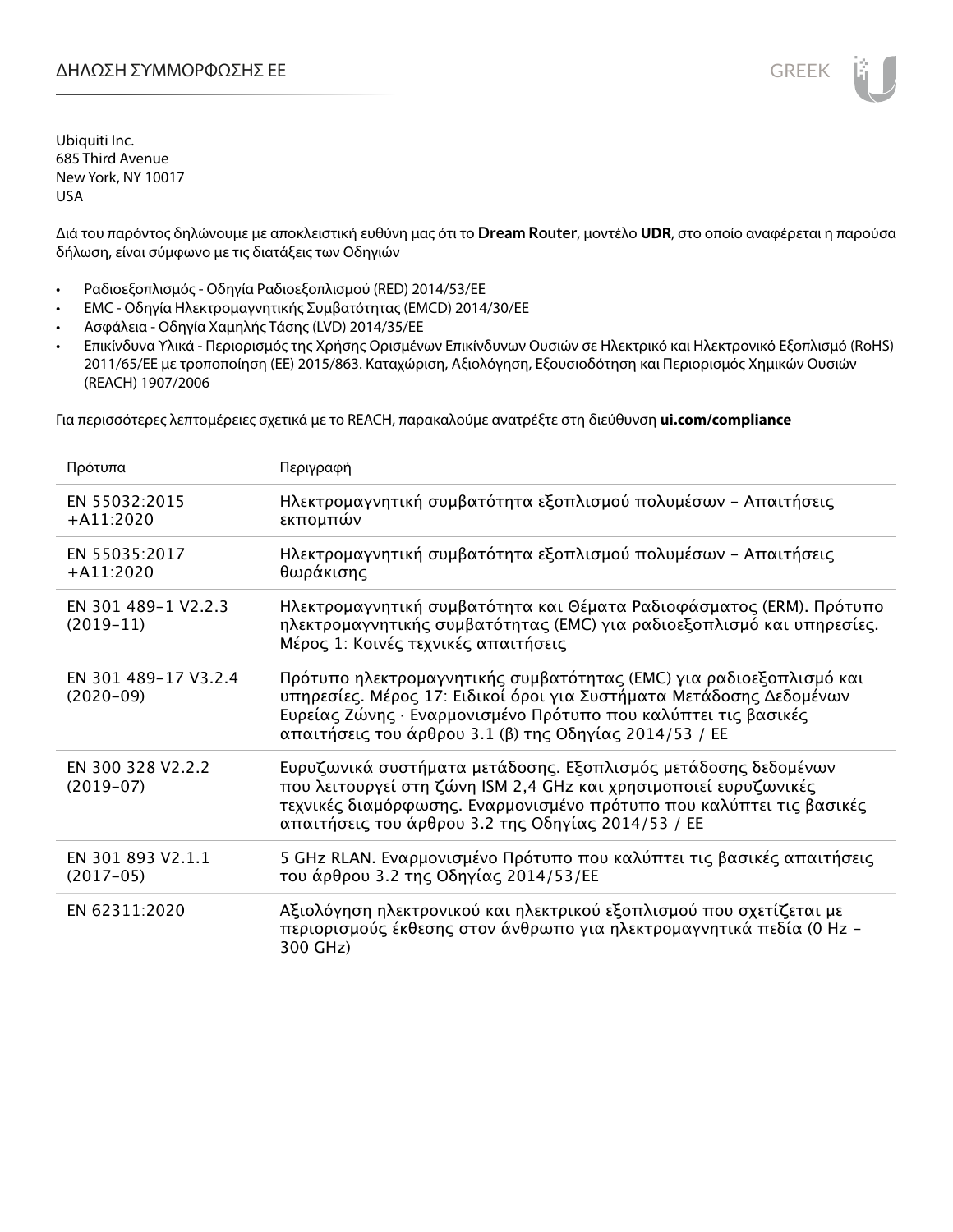

| Πρότυπα                     | Περιγραφή                                                                                             |
|-----------------------------|-------------------------------------------------------------------------------------------------------|
| EN 62368-1<br>2014+A11:2017 | Εξοπλισμός τεχνολογίας ήχου/εικόνας, πληροφορικής και επικοινωνιών -<br>Μέρος 1: Απαιτήσεις ασφάλειας |
| CE Marking                  | - C                                                                                                   |

Mark Feil<br>Mark Feil  $\overline{\phantom{0}}$ 

Compliance Manager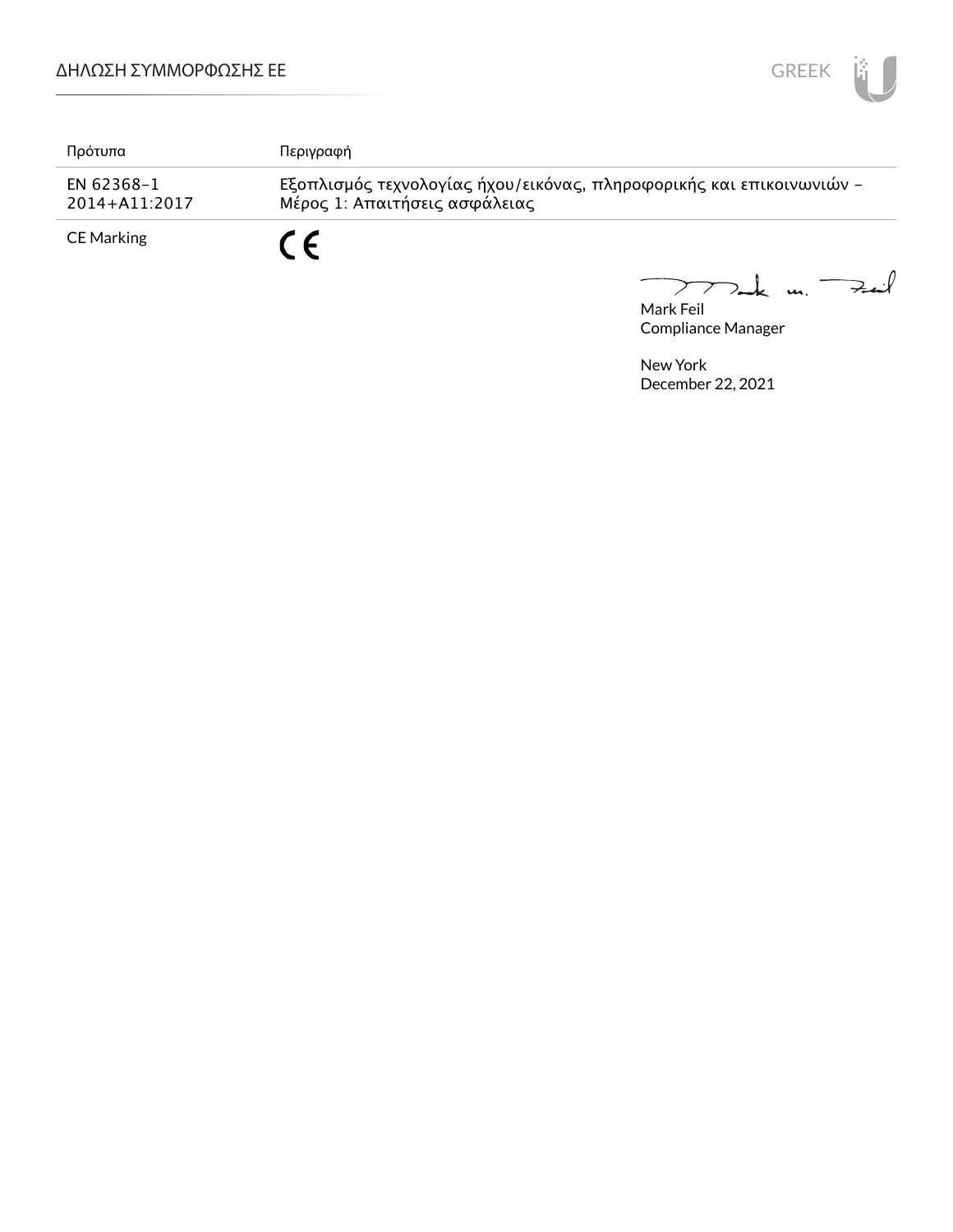# EÚ VYHLÁSENIE O SÚHLASE SLOVAK SLOVAK

Ubiquiti Inc. 685 Third Avenue New York, NY 10017 USA

Týmto prehlasuje, na našu výlučnú zodpovednosť, že **Dream Router**, model **UDR**, ktorého sa toto vyhlásenie týka, je v súlade s ustanoveniami Smerníc

- Rádio 2014/53/EÚ Smernica o Rádiových Zariadeniach (RED)
- EMC -2014/30/EÚ Smernica o Elektromagnetickej Kompatibilite (EMCD)
- Bezpečnosť -2014/35/EÚ Smernica o Nízkom Napätí (LVD)
- Nebezpečné Materiály -2011/65/EÚ Obmedzenie Používania Určitých Nebezpečných Látok v Elektrických a Elektronických Zariadeniach (RoHS) s dodatkom (EÚ) 2015/863; 1907/2006 Registrácia, Hodnotenie, Autorizácia a Obmedzenie chemikálií (REACH)

Ďalšie informácie o REACH môžete nájsť na **ui.com/compliance**

| Štandardy                           | <b>Popis</b>                                                                                                                                                                                                                                                 |
|-------------------------------------|--------------------------------------------------------------------------------------------------------------------------------------------------------------------------------------------------------------------------------------------------------------|
| EN 55032:2015<br>$+A11:2020$        | Elektromagnetická kompatibilita multimediálnych zariadení - emisné<br>požiadavky                                                                                                                                                                             |
| EN 55035:2017<br>$+A11:2020$        | Elektromagnetická kompatibilita multimediálnych zariadení - Požiadavky na<br>odolnosť                                                                                                                                                                        |
| EN 301 489-1 V2.2.3<br>$(2019-11)$  | Elektromagnetická kompatibilita a záležitosti rádiového spektra (ERM). Norma<br>elektromagnetickej kompatibility (EMC) pre rádiové zariadenia a služby:<br>Spoločné technické požiadavky                                                                     |
| EN 301 489-17 V3.2.4<br>$(2020-09)$ | Norma elektromagnetickej kompatibility (EMC) na rádiové zariadenia a služby.<br>17. časť: Osobitné podmienky pre širokopásmové systémy prenosu dát.<br>Harmonizovaná norma vzťahujúca sa na základné požiadavky článku 3.1 písm.<br>b) smernice $2014/53/EU$ |
| EN 300 328 V2.2.2<br>$(2019-07)$    | Širokopásmové prenosové systémy. Zariadenia na prenos údajov pracujúce<br>v pásme ISM 2,4 GHz a používajúce širokopásmové modulačné techniky.<br>Harmonizovaná norma vzťahujúca sa na základné požiadavky článku 3.2<br>smernice 2014/53/EÚ                  |
| EN 301 893 V2.1.1<br>$(2017-05)$    | 5 GHz RLAN; harmonizovaná norma vzťahujúca sa na základné požiadavky<br>článku 3.2 smernice 2014/53/EÚ                                                                                                                                                       |
| EN 62311:2020                       | Posudzovanie elektronických a elektrických zariadení v súvislosti s<br>obmedzeniami vystavenia ľudí elektromagnetickým poliam (0 Hz - 300 GHz)                                                                                                               |

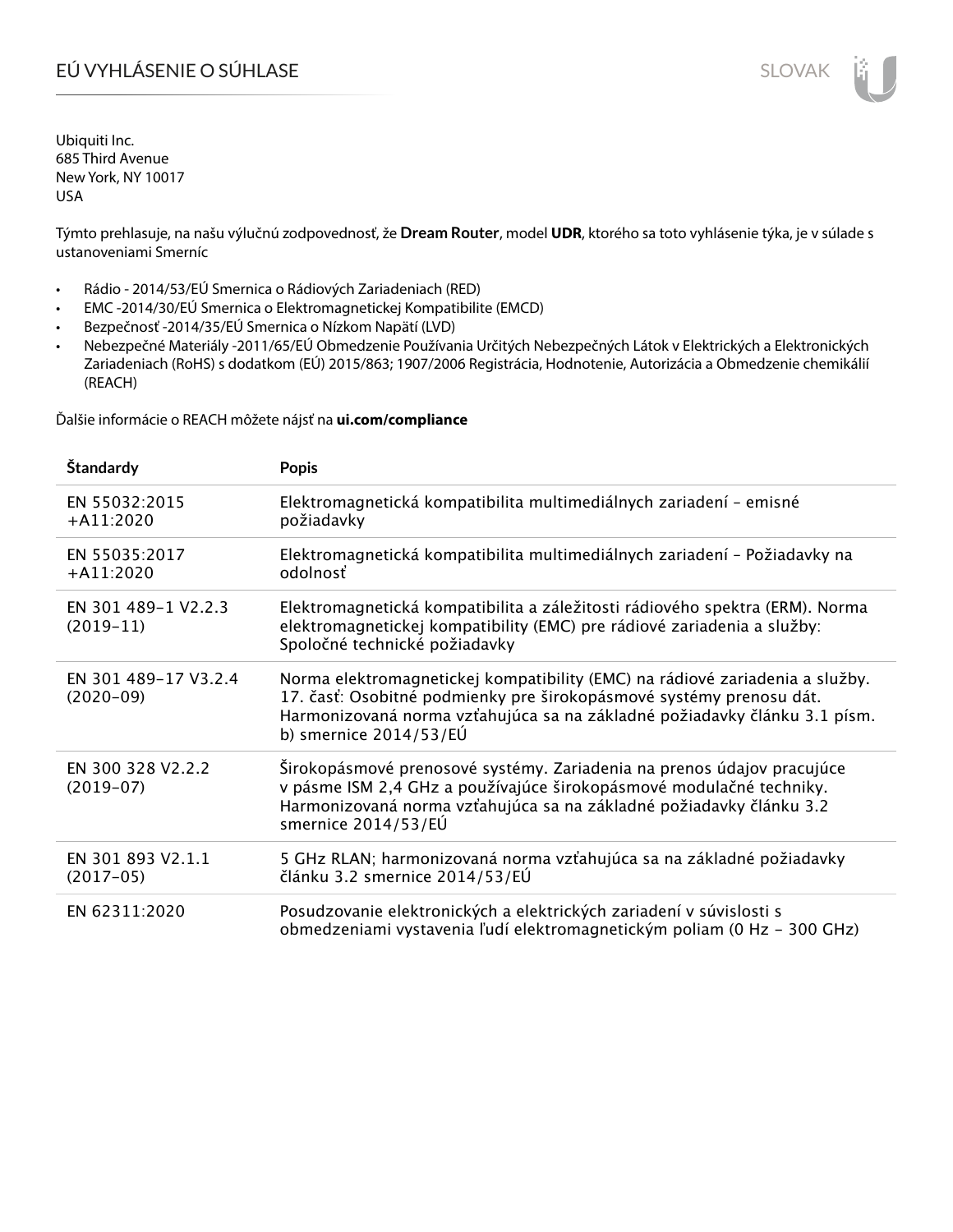

| Štandardy                   | <b>Popis</b>                                                                                        |
|-----------------------------|-----------------------------------------------------------------------------------------------------|
| EN 62368-1<br>2014+A11:2017 | Zariadenia audio/video, informačnej a komunikačnej technológie – časť 1:<br>Bezpečnostné požiadavky |
| CE Marking                  | C C                                                                                                 |

Mark Feil<br>Mark Feil

Compliance Manager

 $\overline{\phantom{0}}$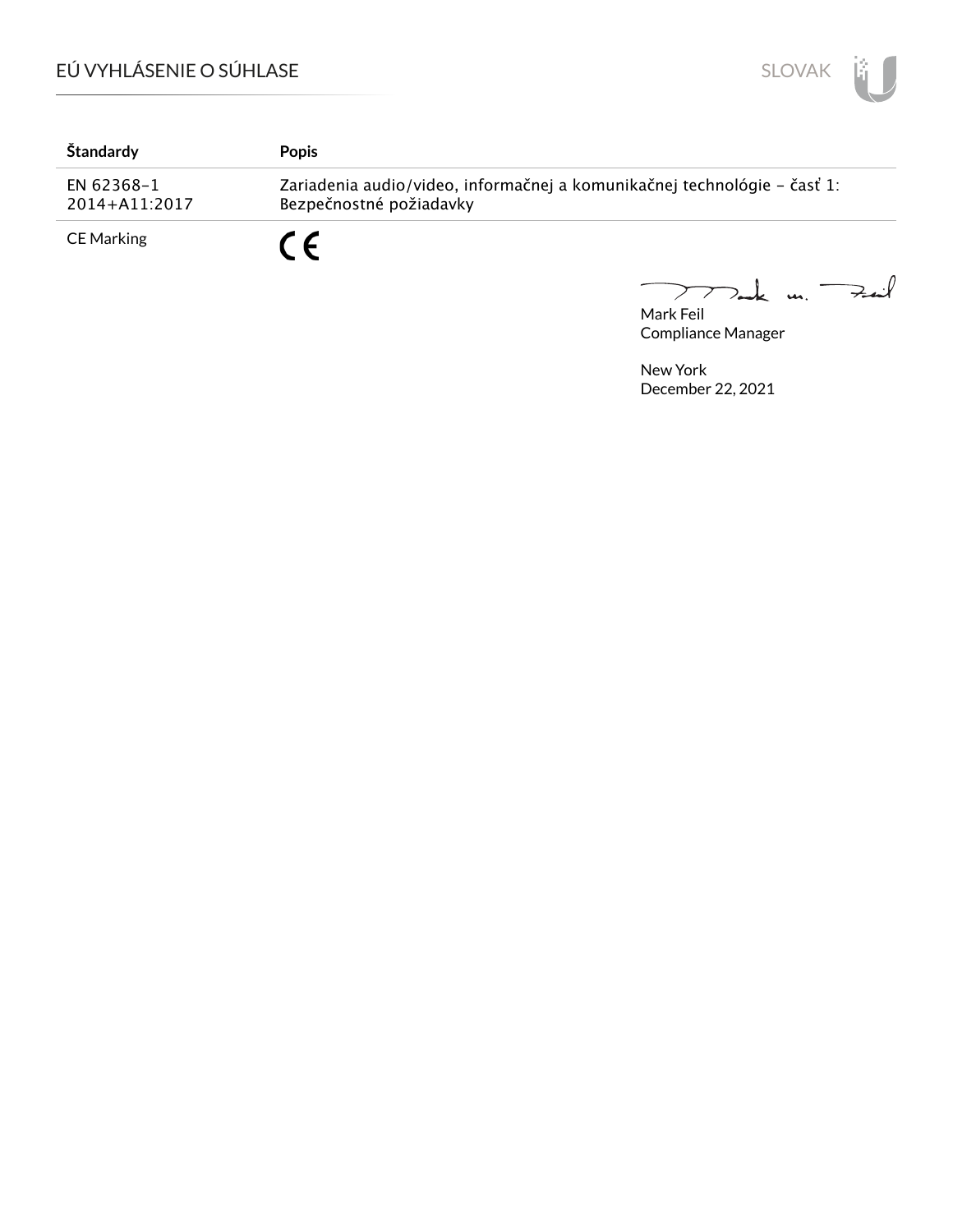# ES ATBILSTĪBAS DEKLARĀCIJA LATVIAN

Ubiquiti Inc. 685 Third Avenue New York, NY 10017 USA

Vienīgi uz savu atbildību deklarējam, ka iekārtas "**Dream Router**" modelis "**UDR**", uz ko attiecas šī deklarācija, atbilst šādu direktīvu noteikumiem:

- radio 2014/53/ES Radioiekārtu direktīva (RED);
- elektromagnētiskā saderība 2014/30/ES Elektromagnētiskās saderības direktīva (EMCD);
- drošība 2014/35/ES Zemsprieguma direktīva (LVD);
- bīstami materiāli 2011/65/ES Atsevišķu bīstamu ķīmisko vielu izmantošanas ierobežojumi elektriskajās un elektroniskajās iekārtās (RoHS) ar grozījumu (ES) 2015/863; 1907/2006 Ķīmisko vielu reģistrēšana, novērtēšana, atļaušana un ierobežošana (REACH).

Papildinformāciju par REACH lūdzam skatīt tīmekļa vietnē **ui.com/compliance**

| <b>Standarti</b>                    | <b>Apraksts</b>                                                                                                                                                                                                                                             |
|-------------------------------------|-------------------------------------------------------------------------------------------------------------------------------------------------------------------------------------------------------------------------------------------------------------|
| EN 55032:2015<br>$+A11:2020$        | Multivides iekārtu elektromagnētiskā saderība - Emisijai piemērojamās prasības                                                                                                                                                                              |
| EN 55035:2017<br>$+A11:2020$        | Multivides iekārtu elektromagnētiskā saderība - Traucējumnoturības prasības                                                                                                                                                                                 |
| EN 301 489-1 V2.2.3<br>$(2019-11)$  | Elektromagnētiskā saderība un radiofrekvenču spektra jautājumi (ERM);<br>Elektromagnētiskās saderības (EMS) standarts radioiekārtām un dienestiem; 1.<br>daļa: Vispārējās tehniskās prasības                                                                |
| EN 301 489-17 V3.2.4<br>$(2020-09)$ | Elektromagnētiskās saderības (EMS) standarts radioiekārtām un dienestiem;<br>17. daļa: Īpašie nosacījumi platjoslas datu pārraides sistēmām; Saskaņotais<br>standarts, kas atbilst Direktīvas 2014/53/ES 3. panta 1. punkta b) apakšpunkta<br>pamatprasībām |
| EN 300 328 V2.2.2<br>$(2019-07)$    | Platjoslas pārraides sistēmas; Datu pārraides iekārtas, kas darbojas 2,4 GHz<br>ISM joslā un izmanto platjoslas modulācijas paņēmienus; Saskaņotais standarts,<br>kas atbilst Direktīvas 2014/53/ES 3. panta 2. punkta pamatprasībām                        |
| EN 301 893 V2.1.1<br>$(2017-05)$    | 5 GHz RLAN; Saskaņotais standarts, kas atbilst Direktīvas 2014/53/ES 3. panta<br>2. punkta pamatprasībām                                                                                                                                                    |
| EN 62311:2020                       | Elektronisko un elektrisko iekārtu novērtēšana attiecībā uz ierobežojumiem 0<br>Hz-300 GHz elektromagnētisko lauku iedarbībai uz cilvēkiem                                                                                                                  |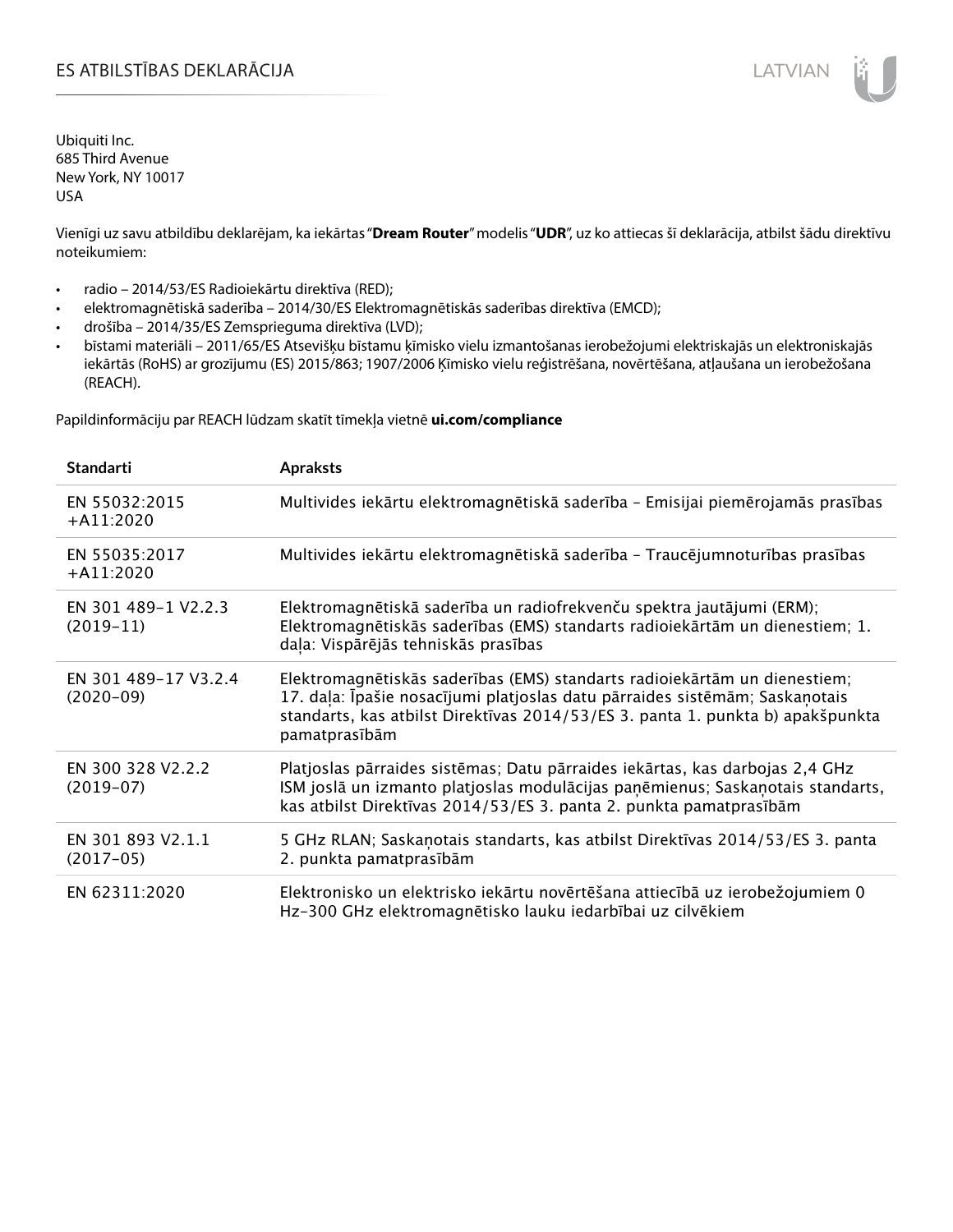

| Standarti                   | <b>Apraksts</b>                                                                                   |
|-----------------------------|---------------------------------------------------------------------------------------------------|
| EN 62368-1<br>2014+A11:2017 | Audio/video, informācijas un komunikācijas tehnoloģiju aprīkojums - 1. daļa:<br>Drošības prasības |
| <b>CE Marking</b>           |                                                                                                   |

Mark Feil<br>Mark Feil  $\overline{\phantom{0}}$ 

Compliance Manager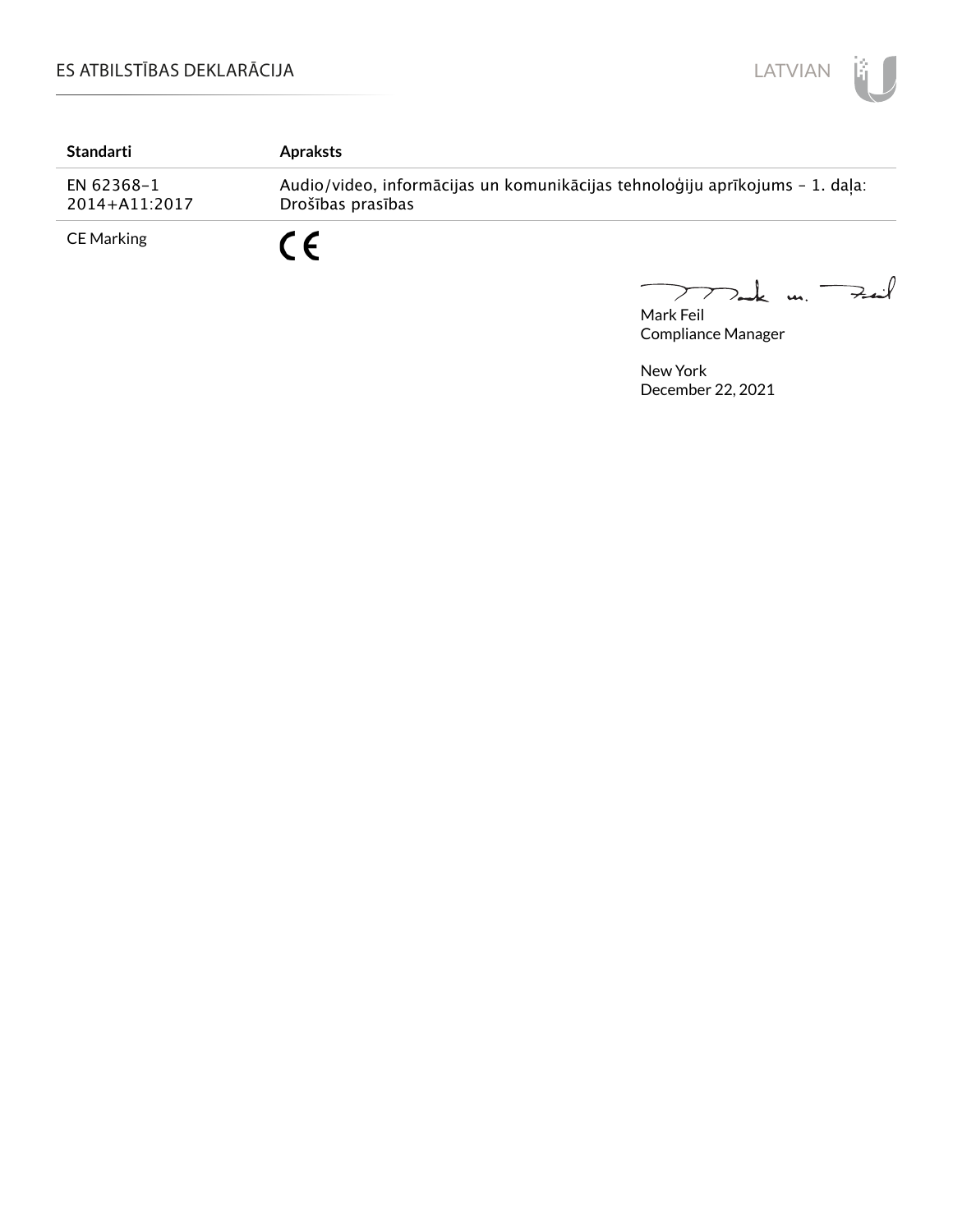# ES ATITIKIMO DEKLARACIJA NA SATITIKIMO DEKLARACIJA NA SATITIKIMO DEKLARACIJA NA SATITIKIMO DE KLARACIJA NA SATI

Ubiquiti Inc. 685 Third Avenue New York, NY 10017 USA

Šiuo pareiškimu prisiimdami visą atsakomybe pareiškia, kad "**Dream Router", UDR** modelis, su kuriuo susijusi ši deklaracija, atitinka direktyvų nuostatas

- Radijo 2014/53/EU Radijo įrangos direktyva (RĮD)
- ESD -2014/30/EU Elektromagnetinio suderinamumo direktyva (ESD)
- Sauga -2014/35/EU Žemos įtampos direktyva (LVD)
- Kenksmingos medžiagos -2011/65/EU Tam tikrų pavojingų medžiagų naudojimo elektros ir elektroninėje įrangoje apribojimas (RoHS) pakeitimas (EU) 2015/863; 1907/2006 Registracija, Vertinimas, Cheminių medžiagų leidimas ir apribojmas (RVACH)

Dėl papildomos informacijos apie RVACH, kreipkitės į **ui.com/compliance**

| Standartai                          | Apibūdinimas                                                                                                                                                                                                                                                                                  |
|-------------------------------------|-----------------------------------------------------------------------------------------------------------------------------------------------------------------------------------------------------------------------------------------------------------------------------------------------|
| EN 55032:2015<br>$+$ A11:2020       | Multimedijos elektromagentinis suderinamumas - spinduliuotės reikalavimai                                                                                                                                                                                                                     |
| EN 55035:2017<br>$+A11:2020$        | Multimedijos elektromagnetinis suderinamumas - spinduliuotės reikalavimai                                                                                                                                                                                                                     |
| EN 301 489-1 V2.2.3<br>$(2019-11)$  | Elektromagnetinis suderinamumas ir radijo spektro dalykai (ERM); Radijo ryšio<br>įrangos ir paslaugų elektromagnetinio suderinamumo (EMS) standartas. 1 dalis.<br>Bendrieji techniniai reikalavimai                                                                                           |
| EN 301 489-17 V3.2.4<br>$(2020-09)$ | Radijo ryšio įrangos ir mobiliojo ryšio elektromagnetinio suderinamumo (EMS)<br>standartas. 4 dalis. Fiksuotųjų radijo ryšių ir pagalbinės įrangos specialiosios<br>salygos; suderintas standartas, apimantis esminius Direktyvos 2014/53 / ES 3<br>straipsnio 1 dalies b punkto reikalavimus |
| EN 300 328 V2.2.2<br>$(2019-07)$    | Plačiajuosčio ryšio sistemos; Duomenų perdavimo įranga, veikianti 2,4 GHz<br>ISM juostoje ir naudojanti plačiajuosčio ryšio moduliacijos metodus; suderintas<br>standartas, apimantis esminius Direktyvos 2014/53 / ES 3 straipsnio 2 dalies<br>reikalavimus                                  |
| EN 301 893 V2.1.1<br>$(2017-05)$    | 5 GHz RLAN; Suderintas standartas, apimantis esminius Direktyvos 2014/53 /<br>ES 3 straipsnio 2 dalies reikalavimus                                                                                                                                                                           |
| EN 62311:2020                       | Elektroninės ir elektrinės įrangos, susijusios su elektromagnetinių laukų (0 Hz -<br>300 GHz) poveikio žmonėms apribojimais                                                                                                                                                                   |